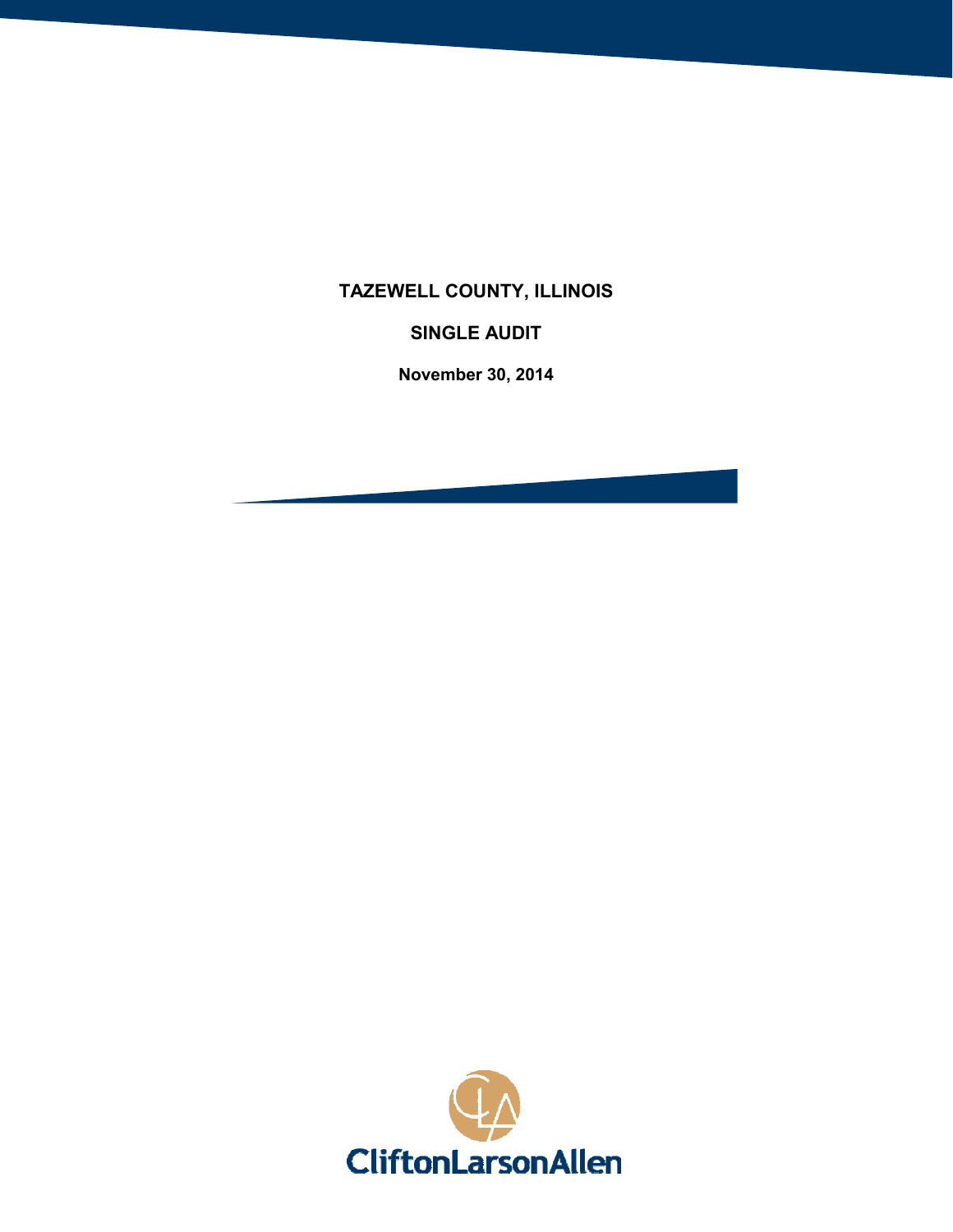**TAZEWELL COUNTY, ILLINOIS**

# **SINGLE AUDIT REPORT**

# **TABLE OF CONTENTS**

| <b>INDEPENDENT AUDITORS' REPORT ON INTERNAL CONTROL</b><br><b>OVER FINANCIAL REPORTING AND ON COMPLIANCE AND</b><br>OTHER MATTERS BASED ON AN AUDIT OF FINANCIAL<br>STATEMENTS PERFORMED IN ACCORDANCE WITH                                                                 | <b>PAGE</b> |
|-----------------------------------------------------------------------------------------------------------------------------------------------------------------------------------------------------------------------------------------------------------------------------|-------------|
| <b>INDEPENDENT AUDITORS' REPORT ON COMPLIANCE WITH</b><br><b>REQUIREMENTS THAT COULD HAVE A DIRECT AND</b><br><b>MATERIAL EFFECT ON EACH MAJOR FEDERAL PROGRAM,</b><br>ON INTERNAL CONTROL OVER COMPLIANCE, AND ON THE<br><b>SCHEDULE OF EXPENDITURES OF FEDERAL AWARDS</b> |             |
|                                                                                                                                                                                                                                                                             |             |
| NOTES TO SCHEDULE OF EXPENDITURES OF FEDERAL AWARDS  13                                                                                                                                                                                                                     |             |
|                                                                                                                                                                                                                                                                             |             |
|                                                                                                                                                                                                                                                                             |             |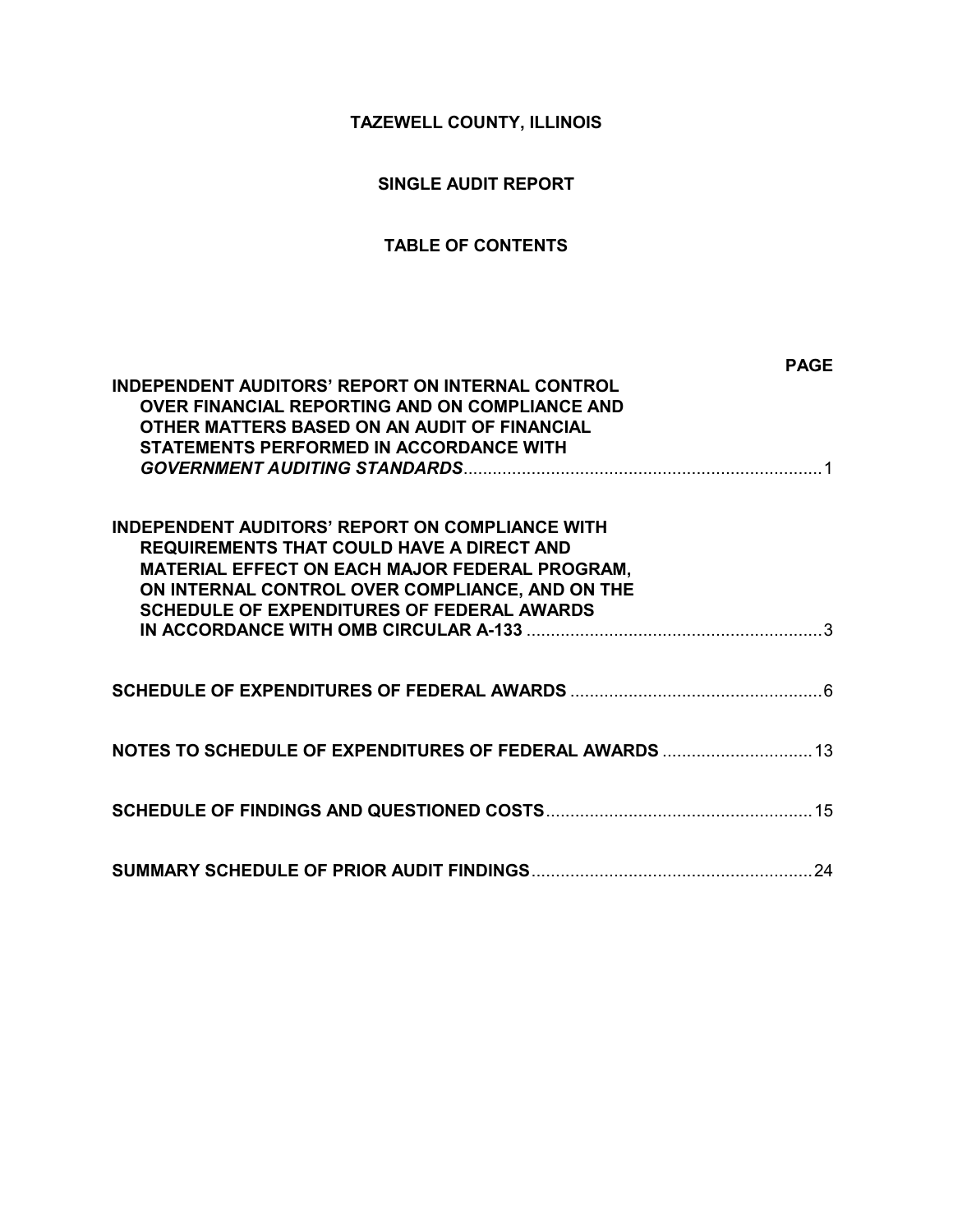

CliftonLarsonAllen LLP CLAconnect.com

# **Independent Auditors' Report on Internal Control Over Financial Reporting and on Compliance and Other Matters Based on an Audit of Financial Statements Performed in Accordance With** *Government Auditing Standards*

Chairman and Members of the County Board Tazewell County, Illinois

We have audited, in accordance with the auditing standards generally accepted in the United States of America and the standards applicable to financial audits contained in *Government Auditing Standards* issued by the Comptroller General of the United States, the financial statements of the governmental activities, the discretely presented component unit, each major fund, and the aggregate remaining fund information of Tazewell County, Illinois (County) as of and for the year ended November 30, 2014, and the related notes to the financial statements, which collectively comprise Tazewell County, Illinois' basic financial statements, and have issued our report thereon dated May 6, 2015.

## **Internal Control Over Financial Reporting**

In planning and performing our audit of the financial statements, we considered the County's internal control over financial reporting (internal control) to determine the audit procedures that are appropriate in the circumstances for the purpose of expressing our opinions on the financial statements, but not for the purpose of expressing an opinion on the effectiveness of the County's internal control. Accordingly, we do not express an opinion on the effectiveness of the County's internal control.

Our consideration of internal control was for the limited purpose described in the preceding paragraph and was not designed to identify all deficiencies in internal control that might be material weaknesses or significant deficiencies and therefore, material weaknesses or significant deficiencies may exist that were not identified. However, as described in the accompanying Schedule of Findings and Questioned Costs, we identified certain deficiencies in internal control that we consider to be material weaknesses.

A *deficiency in internal control* exists when the design or operation of a control does not allow management or employees, in the normal course of performing their assigned functions, to prevent, or detect and correct, misstatements on a timely basis. A *material weakness* is a deficiency, or a combination of deficiencies, in internal control, such that there is a reasonable possibility that a material misstatement of the entity's financial statements will not be prevented, or detected and corrected on a timely basis. We consider the deficiencies described in the accompanying Schedule of Findings and Questioned Costs as items 2014-001 and 2014-002 to be material weaknesses.

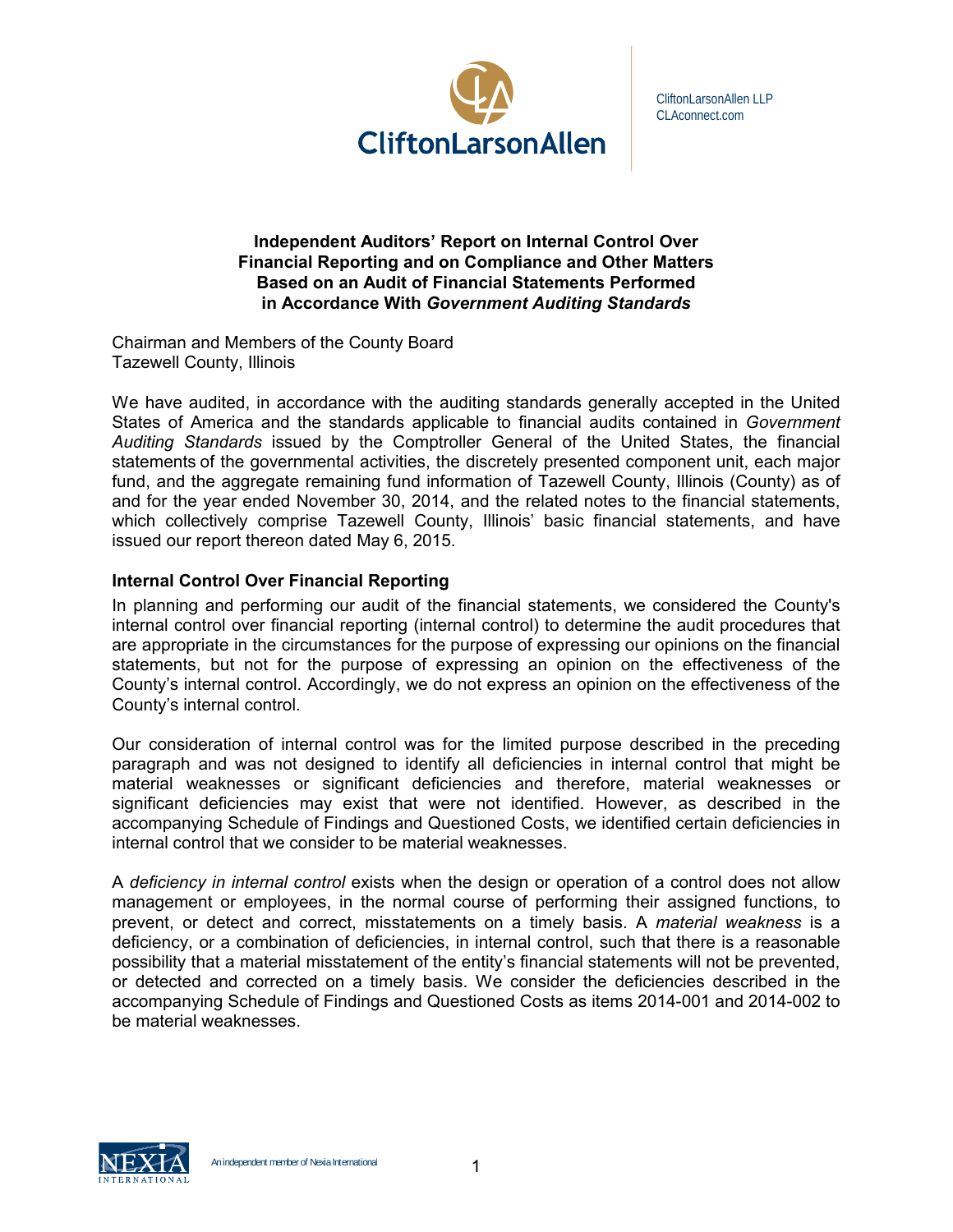#### **Compliance and Other Matters**

As part of obtaining reasonable assurance about whether the County's financial statements are free from material misstatement, we performed tests of its compliance with certain provisions of laws, regulations, contracts, and grant agreements, noncompliance with which could have a direct and material effect on the determination of financial statement amounts. However, providing an opinion on compliance with those provisions was not an objective of our audit and, accordingly, we do not express such an opinion. The results of our tests disclosed no instances of noncompliance or other matters that are required to be reported under *Government Auditing Standards*.

#### **Tazewell County, Illinois' Response to Findings**

The County's responses to the findings identified in our audit are described in the accompanying Schedule of Findings and Questioned Costs. The County's responses were not subjected to the auditing procedures applied in the audit of the financial statements and, accordingly, we express no opinion on them.

#### **Purpose of this Report**

The purpose of this report is solely to describe the scope of our testing of internal control and compliance and the result of that testing, and not to provide an opinion on the effectiveness of the entity's internal control or on compliance. This report is an integral part of an audit performed in accordance with *Government Auditing Standards* in considering the entity's internal control and compliance. Accordingly, this communication is not suitable for any other purpose.

ViftonLarson Allen LLP

Peoria, Illinois May 6, 2015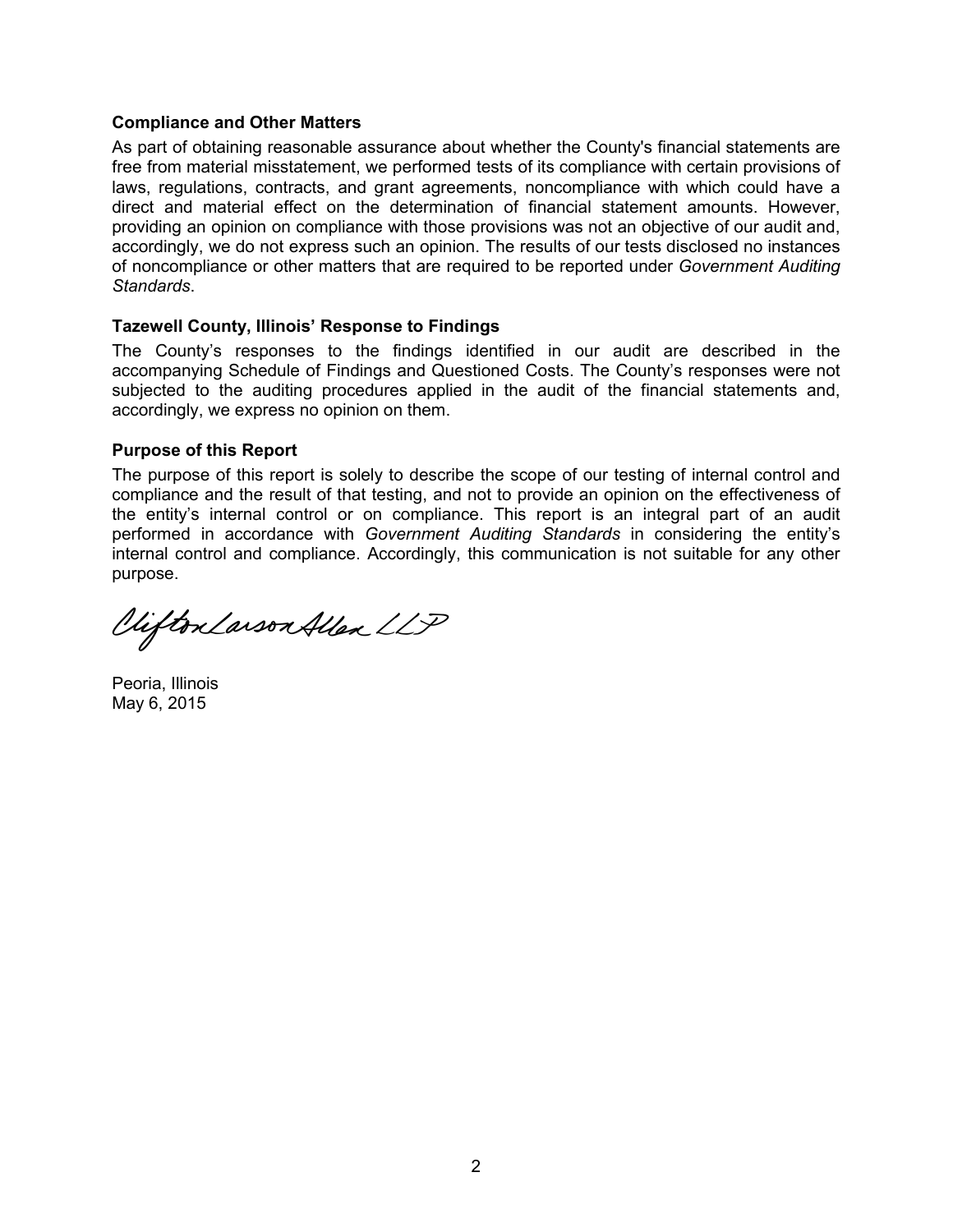

# **Independent Auditors' Report on Compliance With Requirements That Could Have a Direct and Material Effect on Each Major Federal Program, on Internal Control Over Compliance, and on the Schedule of Expenditures of Federal Awards in Accordance With OMB Circular A-133**

Chairman and Members of the County Board Tazewell County, Illinois

# **Report on Compliance for Each Major Federal Program**

We have audited Tazewell County, Illinois' (County) compliance with the types of compliance requirements described in the *OMB Circular A-133 Compliance Supplement* that could have a direct and material effect on each of the County's major federal programs for the year ended November 30, 2014. The County's major federal programs are identified in the summary of auditors' results section of the accompanying Schedule of Findings and Questioned Costs.

## *Management's Responsibility*

Management is responsible for compliance with the requirements of laws, regulations, contracts, and grants applicable to its federal programs.

## *Auditors' Responsibility*

Our responsibility is to express an opinion on compliance for each of the County's major federal programs based on our audit of the types of compliance requirements referred to above. We conducted our audit of compliance in accordance with auditing standards generally accepted in the United States of America; the standards applicable to financial audits contained in *Government Auditing Standards*, issued by the Comptroller General of the United States; and OMB Circular A-133, *Audits of States, Local Governments, and Non-Profit Organizations*. Those standards and OMB Circular A-133 require that we plan and perform the audit to obtain reasonable assurance about whether noncompliance with the types of compliance requirements referred to above that could have a direct and material effect on a major federal program occurred. An audit includes examining, on a test basis, evidence about the County's compliance with those requirements and performing such other procedures as we considered necessary in the circumstances.

We believe that our audit provides a reasonable basis for our opinion on compliance for each major federal program. However, our audit does not provide a legal determination of the County's compliance.

## *Opinion on Each Major Federal Program*

In our opinion, the County complied, in all material respects, with the types of compliance requirements referred to above that could have a direct and material effect on each of its major federal programs for the year ended November 30, 2014.

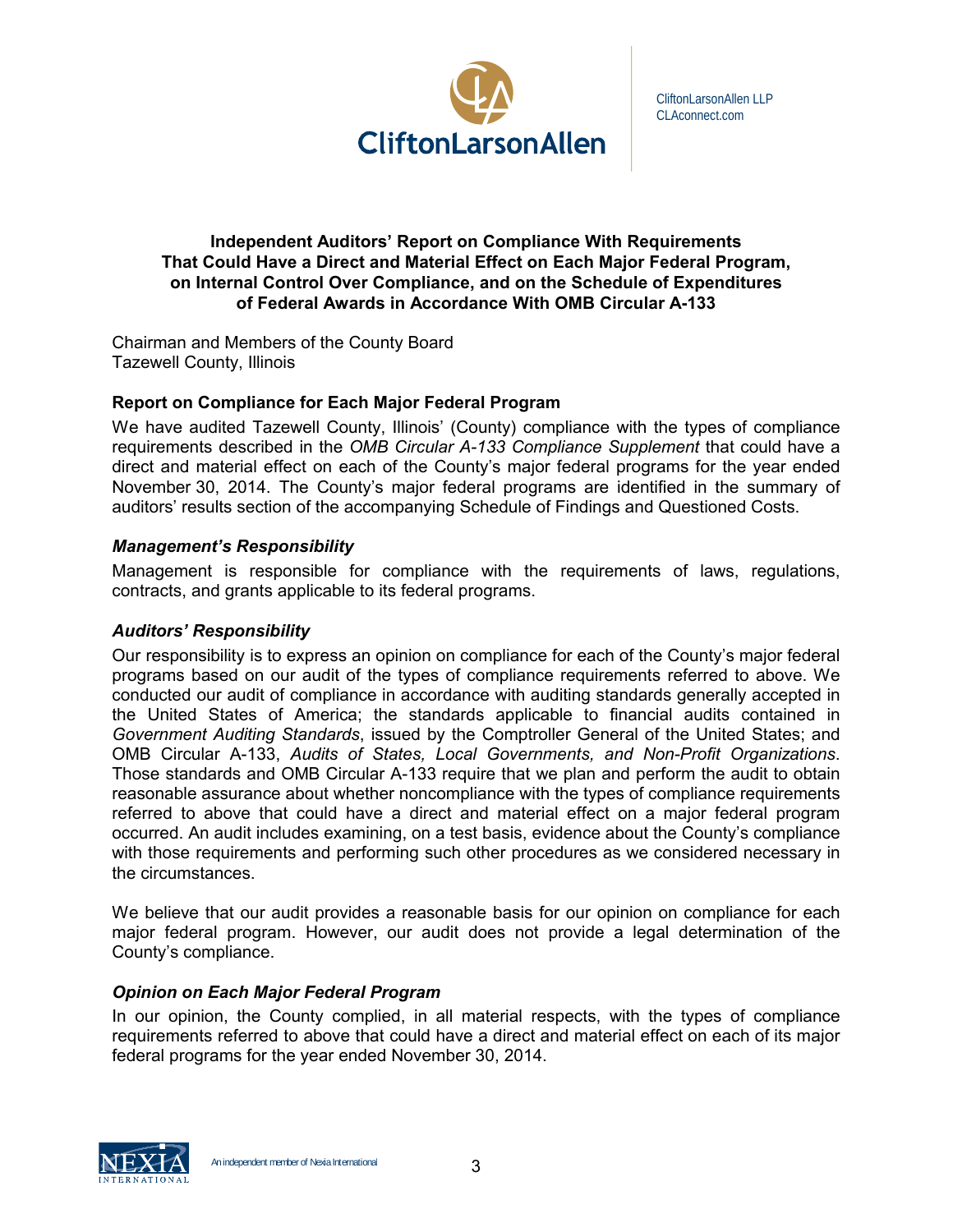#### **Other Matters**

The results of our auditing procedures disclosed instances of noncompliance, which are required to be reported in accordance with OMB Circular A-133 and which are described in the accompanying Schedule of Findings and Questioned Costs as items 2014-003 and 2014-004. Our opinion on each major federal program is not modified with respect to these matters.

The County's responses to the noncompliance findings identified in our audit are described in the accompanying Schedule of Findings and Questioned Costs. The County's responses were not subjected to the auditing procedures applied in the audit of compliance and, accordingly, we express no opinion on the responses.

#### **Report on Internal Control Over Compliance**

Management of Tazewell County, Illinois is responsible for establishing and maintaining effective internal control over compliance with the types of compliance requirements referred to above. In planning and performing our audit of compliance, we considered the County's internal control over compliance with the types of requirements that could have a direct and material effect on each major federal program to determine the auditing procedures that are appropriate in the circumstances for the purpose of expressing an opinion on compliance for each major federal program and to test and report on internal control over compliance in accordance with OMB Circular A-133, but not for the purpose of expressing an opinion on the effectiveness of internal control over compliance. Accordingly, we do not express an opinion on the effectiveness of the County's internal control over compliance.

Our consideration of internal control over compliance was for the limited purpose described in the preceding paragraph and was not designed to identify all deficiencies in internal control over compliance that might be material weaknesses or significant deficiencies and therefore, material weaknesses or significant deficiencies may exist that were not identified. However, as discussed below, we identified certain deficiencies in internal control over compliance that we consider to be material weaknesses and significant deficiencies.

A deficiency in internal control over compliance exists when the design or operation of a control over compliance does not allow management or employees, in the normal course of performing their assigned functions, to prevent, or detect and correct, noncompliance with a type of compliance requirement of a federal program on a timely basis. A material weakness in internal control over compliance is a deficiency, or combination of deficiencies, in internal control over compliance, such that there is a reasonable possibility that material noncompliance with a type of compliance requirement of a federal program will not be prevented, or detected and corrected, on a timely basis. We consider the deficiencies in internal control over compliance described in the accompanying Schedule of Findings and Questioned Costs as items 2014-001, 2014-002, and 2014-003 to be material weaknesses.

A significant deficiency in internal control over compliance is a deficiency, or a combination of deficiencies, in internal control over compliance with a type of compliance requirement of a federal program that is less severe than a material weakness in internal control over compliance, yet important enough to merit attention by those charged with governance. We consider the deficiency in internal control over compliance described in the accompanying Schedule of Findings and Questioned Costs as item 2014-004 to be a significant deficiency.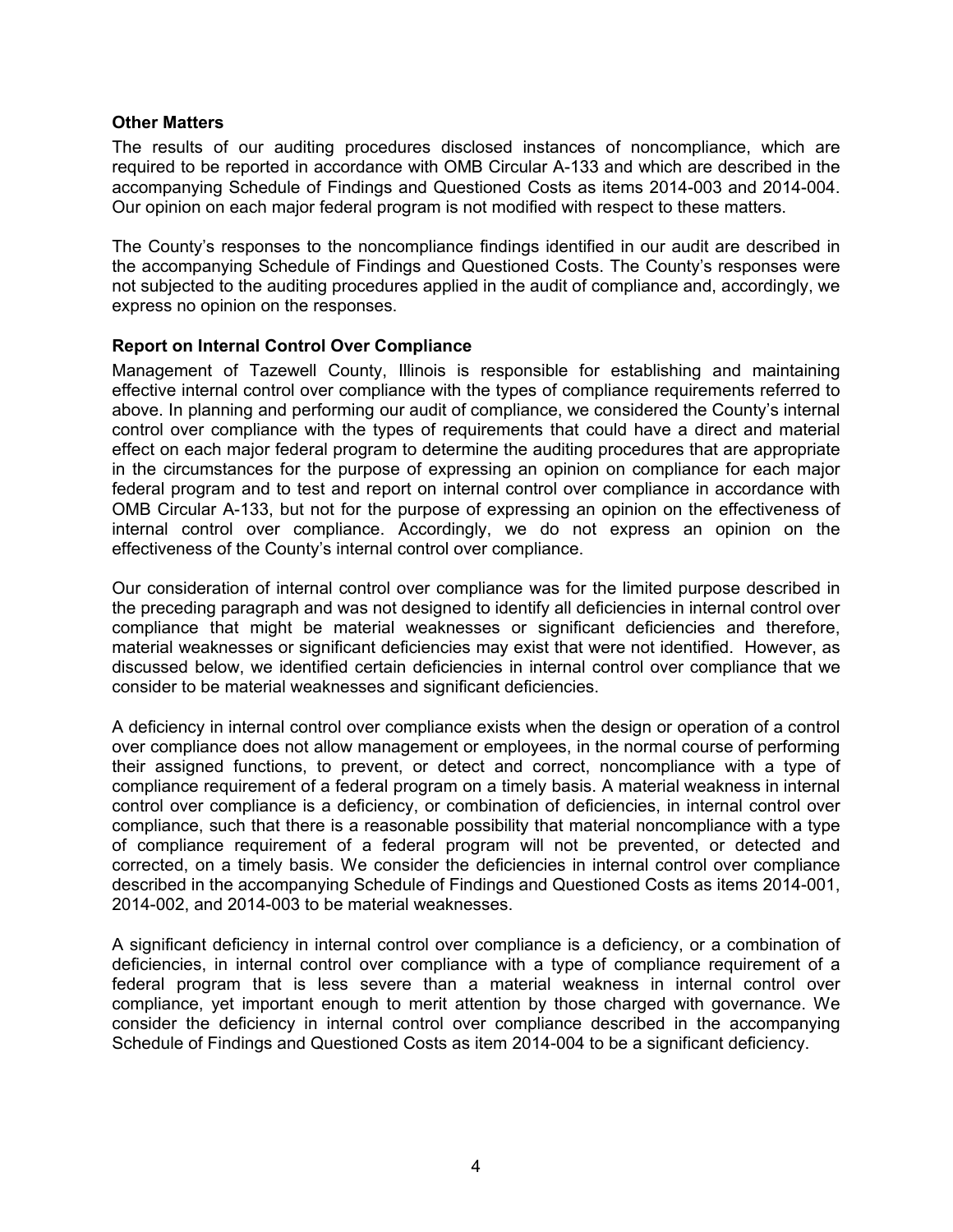The County's responses to the internal control over compliance findings identified in our audit are described in the accompanying Schedule of Findings and Questioned Costs. The County's responses were not subjected to the auditing procedures applied in the audit of compliance and, accordingly, we express no opinion on the responses.

The purpose of this report on internal control over compliance is solely to describe the scope of our testing of internal control over compliance and the result of that testing based on the requirements of OMB Circular A-133. Accordingly, this report is not suitable for any other purpose.

**Report on Schedule of Expenditures of Federal Awards Required by OMB Circular A-133** We have audited the financial statements of the governmental activities, the discretely presented component unit, each major fund, and the aggregate remaining fund information of the County as of and for the year ended November 30, 2014, and the related notes to the financial statements, which collectively comprise the County's basic financial statements. We issued our report thereon dated May 6, 2015, which contained unmodified opinions on those financial statements. Our audit was conducted for the purpose of forming opinions on the financial statements that collectively comprise the basic financial statements. The accompanying schedule of expenditures of federal awards is presented for purposes of additional analysis as required by OMB Circular A-133 and is not a required part of the basic financial statements. Such information is the responsibility of management and was derived from and relates directly to the underlying accounting and other records used to prepare the basic financial statements. The information has been subjected to the auditing procedures applied in the audit of the financial statements and certain additional procedures, including comparing and reconciling such information directly to the underlying accounting and other records used to prepare the basic financial statements or to the basic financial statements themselves, and other additional procedures in accordance with auditing standards generally accepted in the United States of America. In our opinion, the schedule of expenditures of federal awards is fairly stated in all material respects in relation to the basic financial statements as a whole.

ViftonLarson Allen LLP

Peoria, Illinois May 6, 2015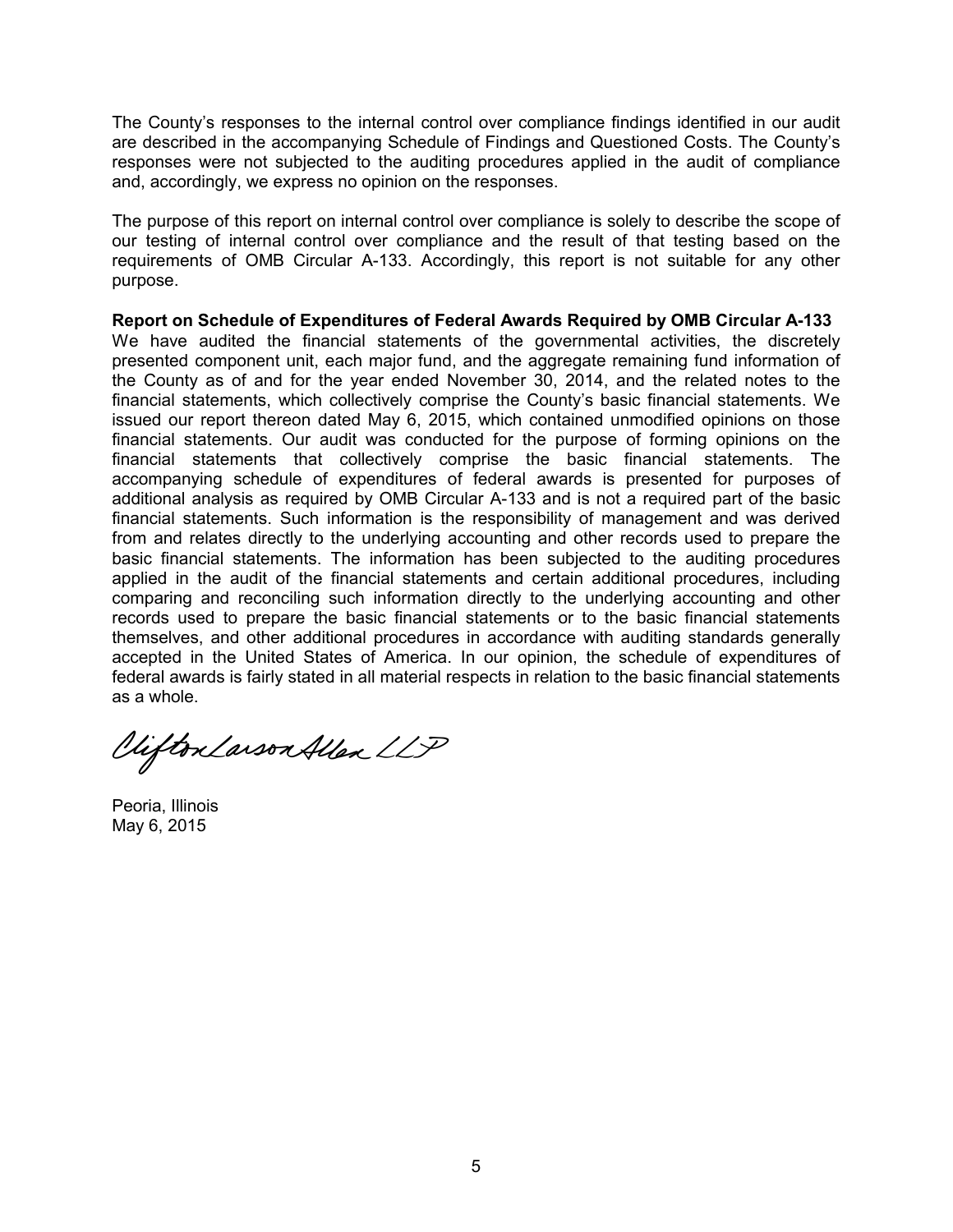| <b>Federal Grantor/Pass-through</b><br><b>Grantor/Program Title</b>                                                                                      | Federal<br><b>CFDA</b><br><b>Number</b> | Pass-<br>through<br>Grantor's<br><b>Number</b> |                                 | Passed-<br>Through to<br><b>Expenditures Subrecipients</b> |
|----------------------------------------------------------------------------------------------------------------------------------------------------------|-----------------------------------------|------------------------------------------------|---------------------------------|------------------------------------------------------------|
| <b>U.S. DEPARTMENT OF AGRICULTURE</b>                                                                                                                    |                                         |                                                |                                 |                                                            |
| Passed through Illinois Department of Human<br>Services:<br><b>Special Supplemental Nutrition</b><br>Program for Women, Infants,<br>and Children (Major) | 10.557                                  | FCSSQ01102                                     | 189,028<br>\$                   | \$                                                         |
|                                                                                                                                                          | 10.557<br>10.557                        | FCSTQ01102<br>Food instruments                 | 119,050<br>880,873<br>1,188,951 |                                                            |
| Peer Counseling (Major)                                                                                                                                  | 10.557<br>10.557                        | FCSSQ01178<br>FCSTQ01178                       | 23,584<br>18,739<br>42,323      |                                                            |
| <b>WIC Farmer's Market Nutrition</b><br>Program                                                                                                          | 10.572                                  | <b>FCSTQ00696</b>                              | 1,000                           |                                                            |
| Total U.S. Department of<br>Agriculture passed through<br>Illinois Department of Human<br>Services                                                       |                                         |                                                | 1,232,274                       |                                                            |
| Passed through Illinois State Board of<br>Education:<br>Summer Food Service Program                                                                      | 10.559                                  | 65108906551                                    | 10,800                          |                                                            |
| Total U.S. Department of<br>Agriculture                                                                                                                  |                                         |                                                | 1,243,074                       |                                                            |
| <b>U.S. DEPARTMENT OF HEALTH</b><br><b>AND HUMAN SERVICES</b>                                                                                            |                                         |                                                |                                 |                                                            |
| Passed through Illinois Department of<br>Public Health:                                                                                                  |                                         |                                                |                                 |                                                            |
| <b>Cities Readiness Initiative</b>                                                                                                                       | 93.074<br>93.074                        | 47180120B<br>57180120C                         | 27,752<br>19,631<br>47,383      |                                                            |
| <b>Public Health Information Network</b>                                                                                                                 | 93.074<br>93.074                        | 47180086B<br>57180086C                         | 54,225<br>37,037<br>91,262      |                                                            |
| <b>Immunization Grants - Commodities</b>                                                                                                                 | 93.268                                  | N/A                                            | 56,351                          |                                                            |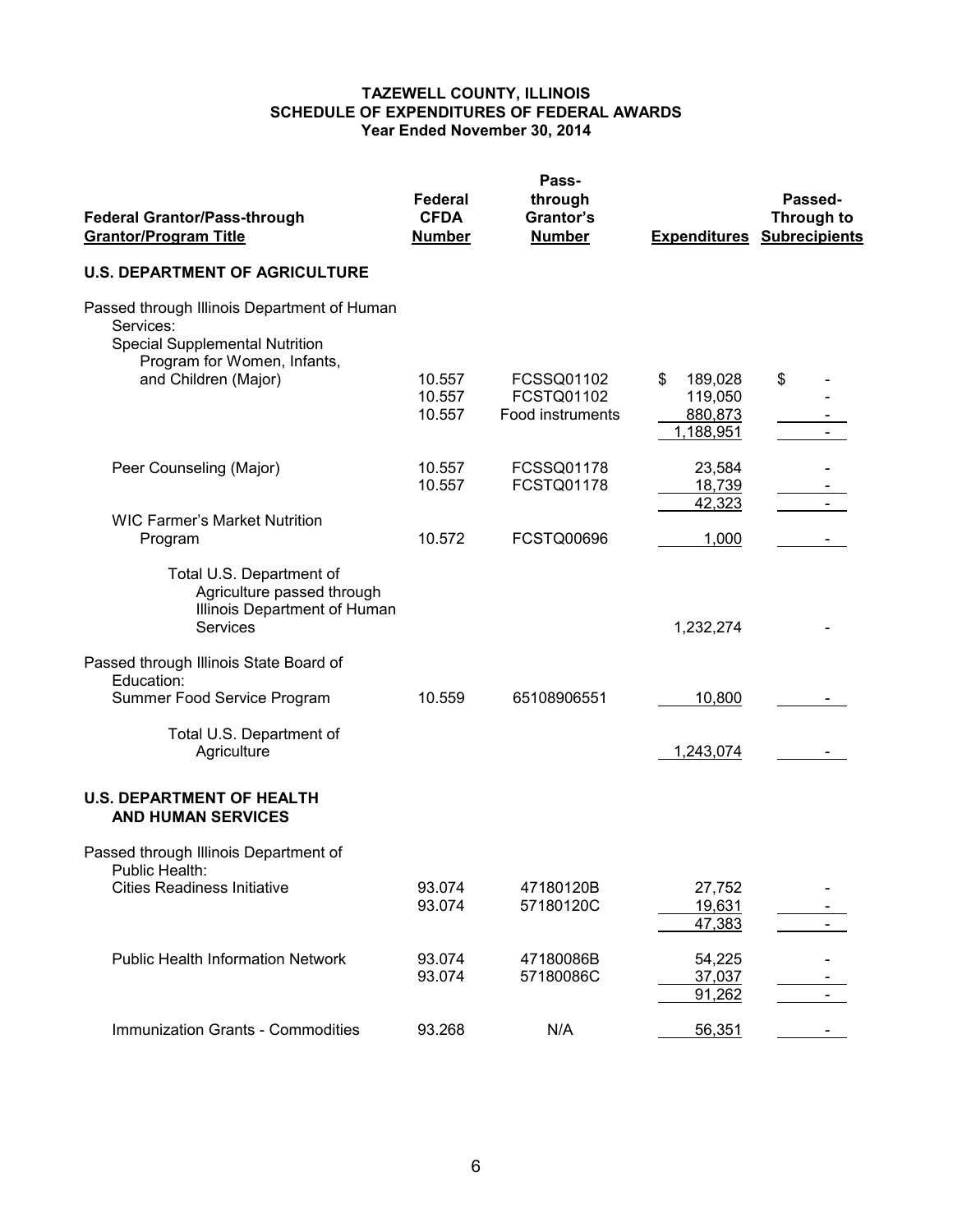| <b>Federal Grantor/Pass-through</b><br><b>Grantor/Program Title</b>                                             | Federal<br><b>CFDA</b><br><b>Number</b> | Pass-<br>through<br>Grantor's<br><b>Number</b>   | <b>Expenditures</b>                            | Passed-<br>Through to<br><b>Subrecipients</b> |
|-----------------------------------------------------------------------------------------------------------------|-----------------------------------------|--------------------------------------------------|------------------------------------------------|-----------------------------------------------|
| <b>U.S. DEPARTMENT OF HEALTH AND</b><br><b>HUMAN SERVICES (CONTINUED)</b>                                       |                                         |                                                  |                                                |                                               |
| Passed through Illinois Department of<br>Public Health (Continued):<br><b>Drug Free Communities</b>             | 93.276                                  | 5H79SP018724-02<br>5H79SP018724-03               | 105,379<br>\$<br>16,598<br>121,977             | \$                                            |
| <b>Breast and Cervical Cancer Screening</b>                                                                     | 93.283<br>93.283                        | 46180033B<br>56180032C                           | 44,290<br>6,733<br>51,023                      |                                               |
| In Person Counseling Program                                                                                    | 93.525<br>93.525                        | IPL-14-149-005<br>IPL-15-149-004                 | 105,562<br>23,625<br>129,187                   |                                               |
| Illinois Wisewoman                                                                                              | 93.094                                  | 56180078C                                        | 1,336                                          |                                               |
| Maternal and Child Health Service<br><b>Block Grant to the States</b>                                           | 93.994<br>93.994<br>93.994<br>93.994    | 46080159B<br>56380081C<br>46080127B<br>56380052C | 30,623<br>19,605<br>16,757<br>10,614<br>77,599 |                                               |
| Total U.S. Department of Health<br>and Human Services passed<br>through Illinois Department<br>of Public Health |                                         |                                                  | 576,118                                        |                                               |
| Passed through Illinois Department of<br>Human Services:<br>Partnerships for Success                            | 93.243<br>93.243                        | FCSSP01816<br>FCS1P01816                         | 68,125<br><u>23,416</u><br>91,541              |                                               |
| Maternal and Child Health Service<br><b>Block Grant to the States</b>                                           | 93.994<br>93.994                        | FCSSU03049<br><b>FCSTU03049</b>                  | 88,485<br>61,689<br>150,174                    |                                               |
| Teen Reach (Temporary Assistance<br>For Needy Families)                                                         | 93.558<br>93.558                        | <b>FCSSR00970</b><br><b>FCSTR00970</b>           | 127,956<br>61,516<br>189,472                   |                                               |
| <b>Family Case Management</b>                                                                                   | 93.667                                  | FCSSU03129                                       | 9,800                                          |                                               |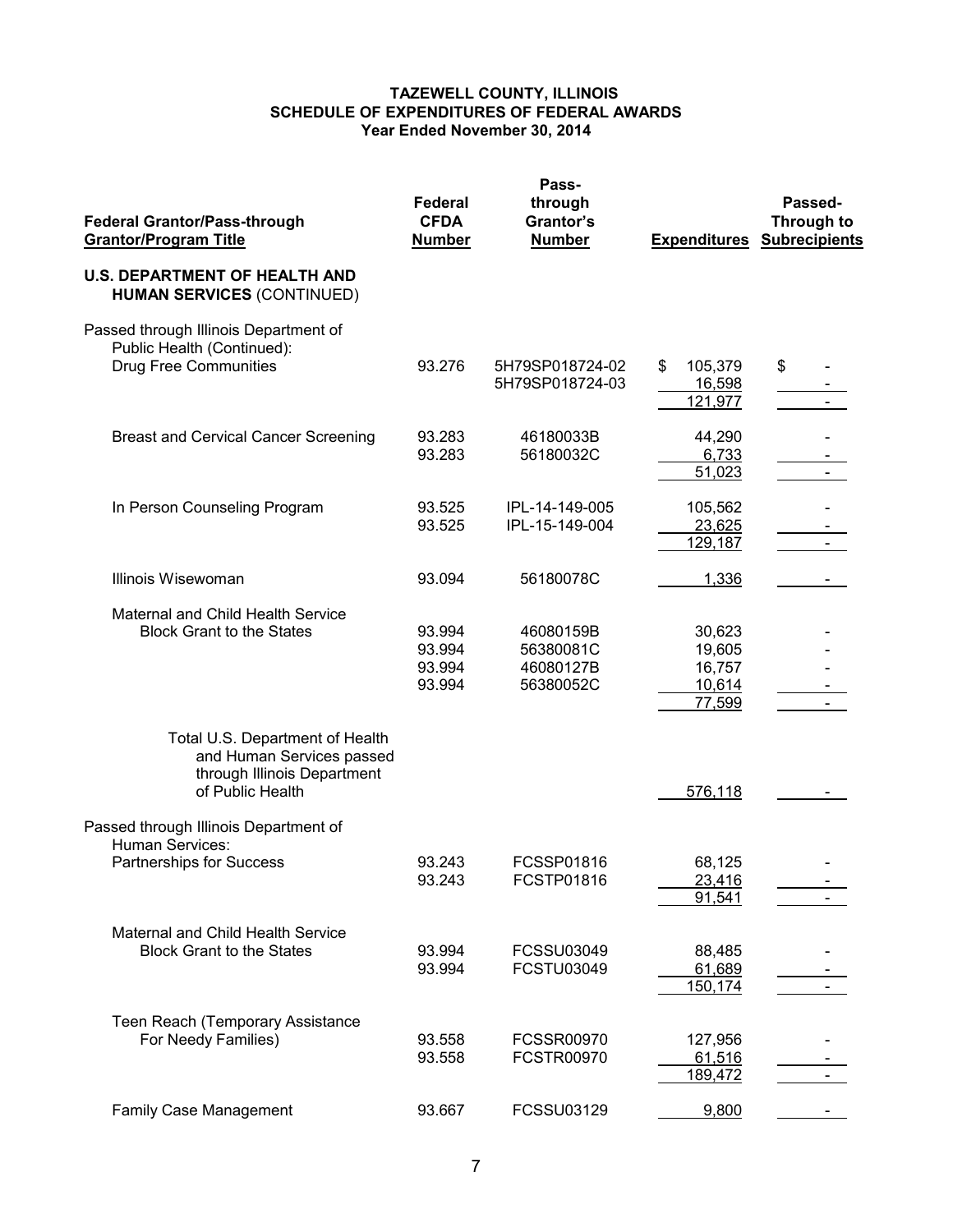| <b>Federal Grantor/Pass-through</b><br><b>Grantor/Program Title</b>                                                                 | Federal<br><b>CFDA</b><br><b>Number</b> | Pass-<br>through<br>Grantor's<br><b>Number</b> |                             | Passed-<br>Through to<br><b>Expenditures Subrecipients</b> |
|-------------------------------------------------------------------------------------------------------------------------------------|-----------------------------------------|------------------------------------------------|-----------------------------|------------------------------------------------------------|
| <b>U.S. DEPARTMENT OF HEALTH AND</b><br><b>HUMAN SERVICES (CONTINUED)</b>                                                           |                                         |                                                |                             |                                                            |
| Total U.S. Department of Health<br>and Human Services passed<br>through Illinois Department<br>of Human Services                    |                                         |                                                | S<br>440,987                | \$                                                         |
| Passed through Illinois Department of<br>Healthcare and Family Services:<br>Child Support Enforcement Title IV-D                    | 93.563<br>93.563                        | 2014-55-007-KT<br>2015-55-007-KT               | (1,946)<br>17,227<br>15,281 |                                                            |
| <b>Medical Assistance Program</b>                                                                                                   | 93.778                                  | N/A                                            | 85,422                      | $\blacksquare$                                             |
| Total U.S. Department of Health<br>and Human Services passed<br>through Illinois Department<br>of Healthcare and Family<br>Services |                                         |                                                | 100,703                     | $\sim$                                                     |
| Passed through National Association of<br>County and City Health Officials                                                          | 93.008<br>93.008<br>93.008              | MRC110964<br>MRC120964<br>MRC130964            | 482<br>54<br>114<br>650     |                                                            |
| Passed through Quality Quest for Health<br>of Illinois, Inc.:<br><b>Community Transformation Grants</b>                             | 93.531                                  | 1H75DP004385-01                                | 120,053                     |                                                            |
| Passed through Illinois State Board of<br>Elections:<br>Help America Vote Act - VAID                                                | 93.617                                  | N/A                                            | 122                         |                                                            |
| Total U.S. Department of Health<br>and Human Services                                                                               |                                         |                                                | 1,238,633                   |                                                            |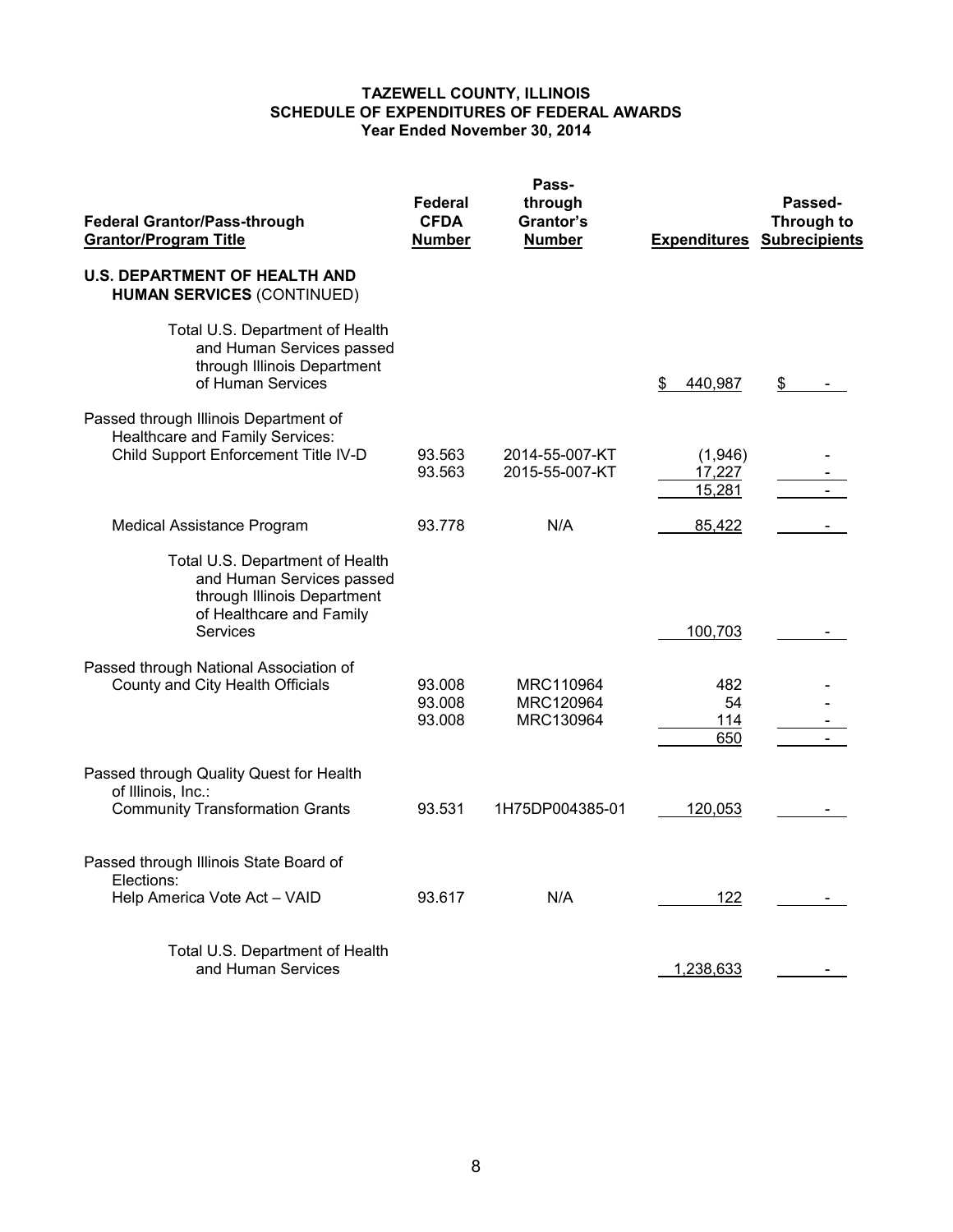| <b>Federal Grantor/Pass-through</b><br><b>Grantor/Program Title</b>                                                                     | <b>Federal</b><br><b>CFDA</b><br><b>Number</b> | Pass-<br>through<br>Grantor's<br><b>Number</b>    |                               | Passed-<br>Through to<br><b>Expenditures Subrecipients</b> |
|-----------------------------------------------------------------------------------------------------------------------------------------|------------------------------------------------|---------------------------------------------------|-------------------------------|------------------------------------------------------------|
| <b>U.S. ENVIRONMENTAL PROTECTION</b><br><b>AGENCY</b>                                                                                   |                                                |                                                   |                               |                                                            |
| Passed through Illinois Emergency<br>Services and Disaster Agency:<br>Radon                                                             | 66.032<br>66.032                               | 14 TCHD (Radon)<br>15 TCHD (Radon)                | \$<br>4,555<br>805<br>5,360   | \$                                                         |
| Passed through Illinois Environmental<br>Protection Agency:<br>Capitalization Grants for Drinking Water<br><b>State Revolving Funds</b> | 66.468                                         | WHW-10302                                         | 2,602                         |                                                            |
| Total U.S. Environmental<br><b>Protection Agency</b>                                                                                    |                                                |                                                   | 7,962                         |                                                            |
| <b>U.S. DEPARTMENT OF TRANSPORTATION</b>                                                                                                |                                                |                                                   |                               |                                                            |
| <b>Technical Assistance Grants to Communities</b><br>Program                                                                            |                                                | 20.710 DTPH56-13-G-PHPT18                         | 40,091                        |                                                            |
| Passed through Illinois Department of<br>Transportation:<br>Public Transportation for<br>Nonurbanized Areas (Major)                     | 20.509                                         | 20.509 RPT-14-40-FED-#4430<br>RPT-15-40-FED-#4564 | 186,227<br>130,977<br>317,204 | 186,227<br>130,977<br>317,204                              |
| <b>STEP and Holiday Enforcement</b><br><b>Impaired Driving Grant</b>                                                                    | 20.600                                         | OP-14-0261                                        | 11,715                        |                                                            |
| <b>Highway Planning and Construction Grant</b>                                                                                          | 20.205                                         | C-94-019-14                                       | 44,471                        | $\sim$                                                     |
| Total U.S. Department of<br><b>Transportation passed</b><br>through Illinois Department<br>of Transportation                            |                                                |                                                   | 373,390                       | 317,204                                                    |
| Total U.S. Department<br>of Transportation                                                                                              |                                                |                                                   | 413,481                       | 317,204                                                    |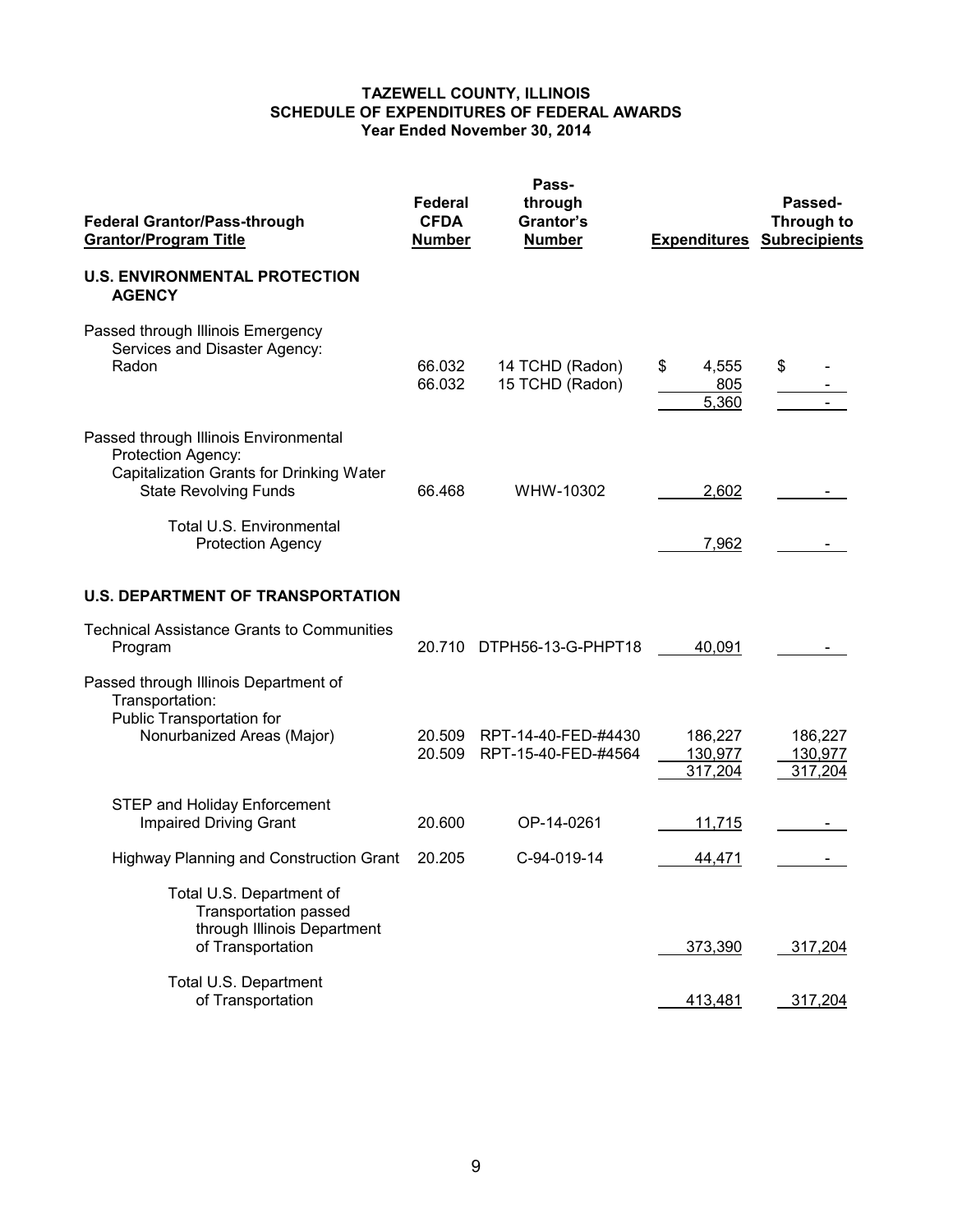| <b>Federal Grantor/Pass-through</b><br><b>Grantor/Program Title</b>                                                   | Federal<br><b>CFDA</b><br><b>Number</b> | Pass-<br>through<br>Grantor's<br><b>Number</b> |                                        | Passed-<br>Through to<br><b>Expenditures Subrecipients</b> |
|-----------------------------------------------------------------------------------------------------------------------|-----------------------------------------|------------------------------------------------|----------------------------------------|------------------------------------------------------------|
| <b>U.S. DEPARTMENT OF HOMELAND</b><br><b>SECURITY</b>                                                                 |                                         |                                                |                                        |                                                            |
| Passed through Illinois Emergency<br>Services & Disaster Agency:<br><b>Emergency Management Performance</b><br>Grants | 97.042<br>97.042                        | 13EMATAZEW<br>14EMATAZEW                       | \$<br>3,504<br>42,637<br>46,141        | \$                                                         |
| Total U.S. Department of<br><b>Homeland Security</b>                                                                  |                                         |                                                | 46,141                                 |                                                            |
| <b>U.S. DEPARTMENT OF JUSTICE</b>                                                                                     |                                         |                                                |                                        |                                                            |
| Passed through Illinois Criminal Justice<br>Information Authority:<br>State's Attorney Appellate Prosecutor           | 16.738<br>16.738                        | 410025<br>411225                               | 16,450<br>4,700<br>21,150              |                                                            |
| <b>Crime Victim Assistance</b>                                                                                        | 16.575<br>16.575<br>16.575              | 210312<br>213212<br>214212                     | (4, 735)<br>27,270<br>18,847<br>41,382 |                                                            |
| Total U.S. Department of Justice<br>passed through Illinois<br>Criminal Justice Information<br>Authority              |                                         |                                                | 62,532                                 |                                                            |
| Passed through National Children's Alliance:<br><b>Crime Victim Assistance</b><br><b>Discretionary Grants</b>         | 16.758                                  | Pekin-IL-SA13                                  | 9,000                                  |                                                            |
| Discretionary Grants (JAG Cluster)                                                                                    | ARRA-16.803<br>16.738<br>16.738         | 809041<br>409841<br>412841                     | (9,052)<br>8,332<br>1,770              |                                                            |
| <b>Total Discretionary Grants</b><br>(JAG Cluster)                                                                    |                                         |                                                | 1,050                                  |                                                            |
| Total U.S. Department of<br>Justice passed through<br>National Children's Alliance                                    |                                         |                                                | 10,050                                 |                                                            |
| Total U.S. Department of Justice                                                                                      |                                         |                                                | 72,582                                 |                                                            |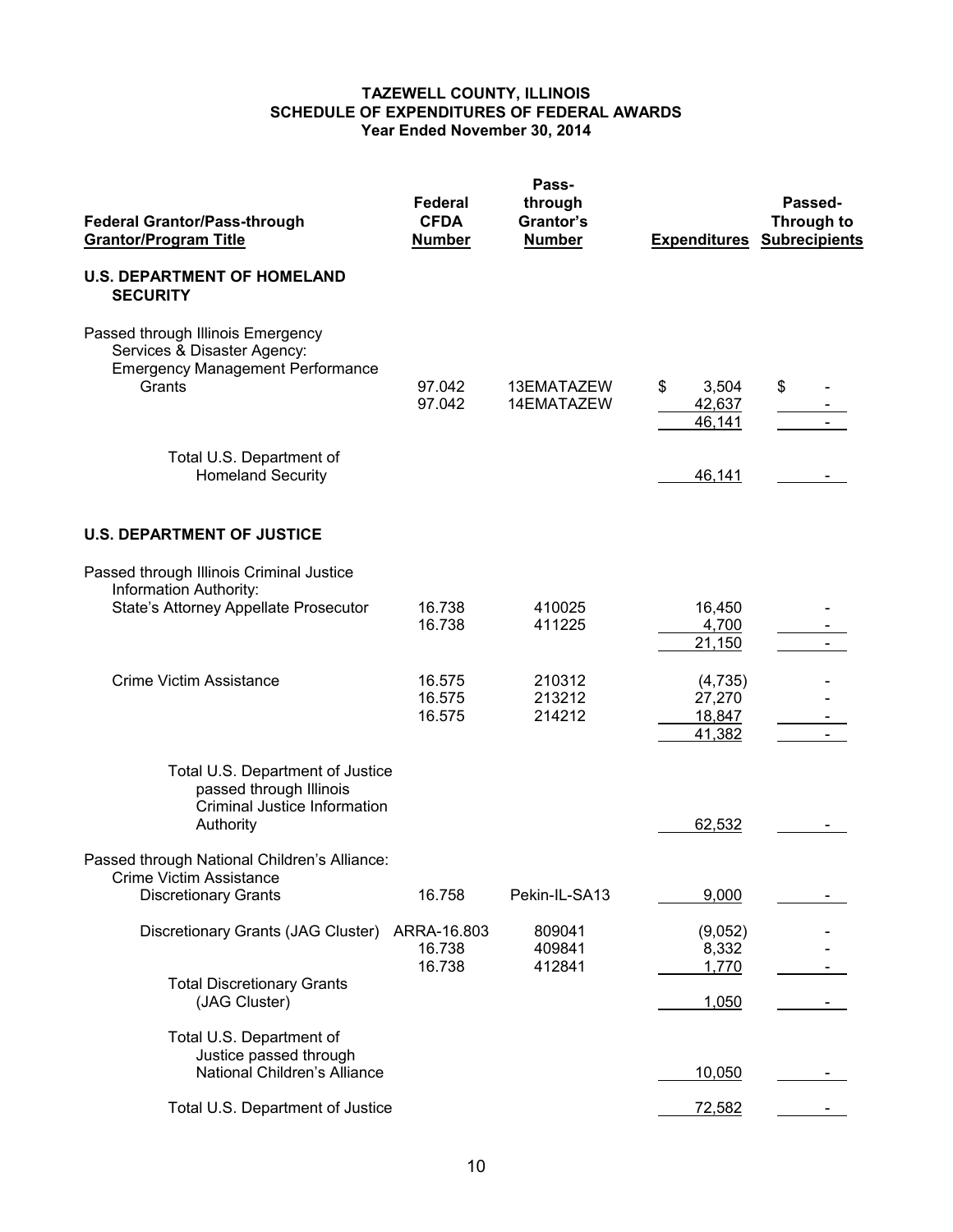| <b>Federal Grantor/Pass-through</b><br><b>Grantor/Program Title</b>                                                                      | Federal<br><b>CFDA</b><br><b>Number</b> | Pass-<br>through<br>Grantor's<br><b>Number</b> | <b>Expenditures</b>       | Passed-<br>Through to<br><b>Subrecipients</b> |
|------------------------------------------------------------------------------------------------------------------------------------------|-----------------------------------------|------------------------------------------------|---------------------------|-----------------------------------------------|
| <b>U.S. ELECTION COMMISSION</b>                                                                                                          |                                         |                                                |                           |                                               |
| Passed through Illinois State Board of<br>Elections:<br>Help America Vote Act Requirements<br>Payments<br>Total U.S. Election Commission | 90.401                                  | N/A                                            | \$<br>29,756<br>29,756    | \$                                            |
| <b>U.S. DEPARTMENT OF HOUSING AND</b><br><b>URBAN DEVELOPMENT</b>                                                                        |                                         |                                                |                           |                                               |
| Passed through Illinois Department of<br>Commerce and Economic Opportunity:<br><b>Community Development Block Grant</b>                  | 14.228<br>14.228                        | 11-241002<br>11-240004                         | 4,062<br>13,619<br>17,681 |                                               |
| Total U.S. Department of<br>Housing and Urban<br>Development                                                                             |                                         |                                                | 17,681                    |                                               |
| TOTAL                                                                                                                                    |                                         |                                                | \$3,069,310               | \$317,204                                     |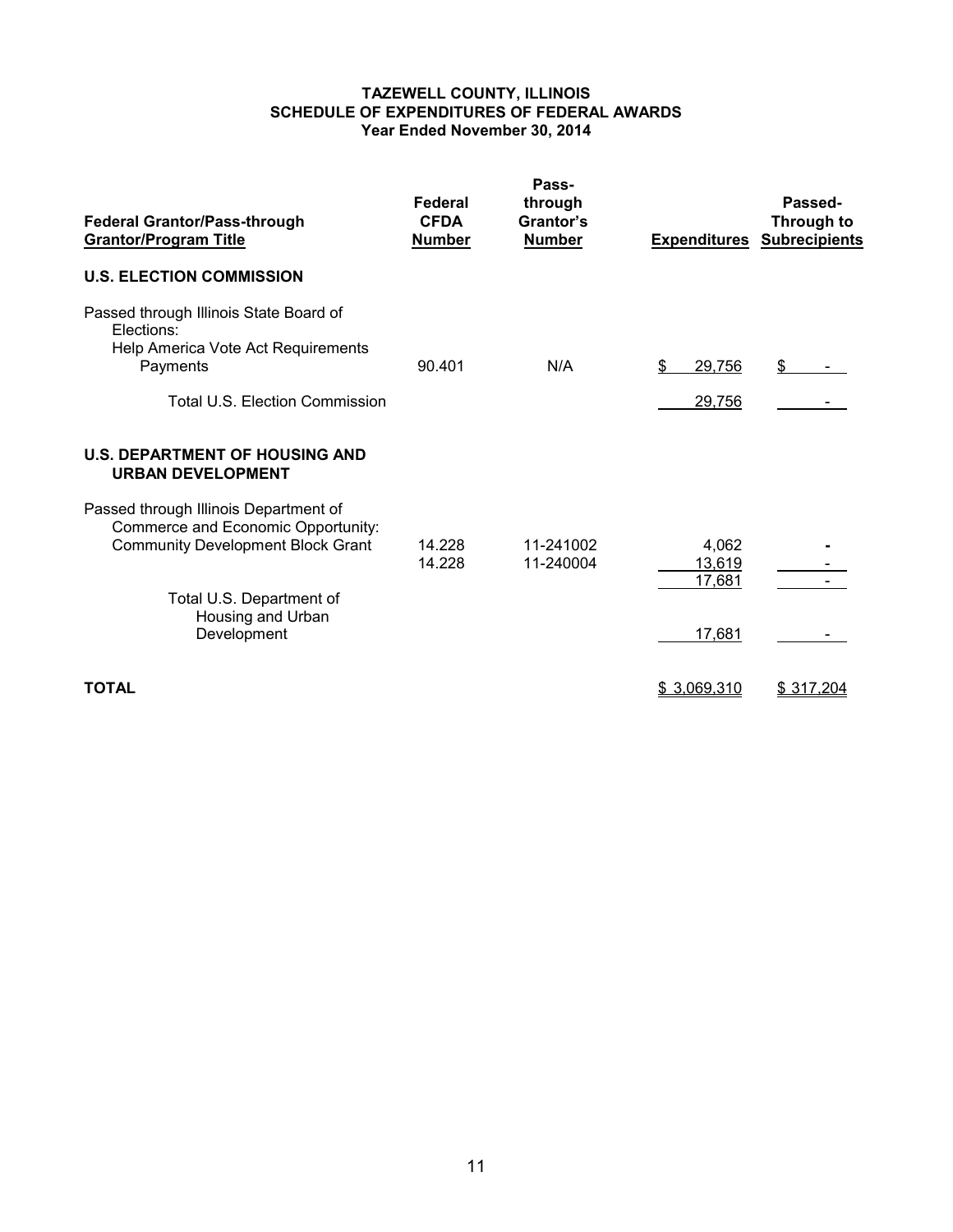|                                                            | Federal<br><b>CFDA</b><br><b>Number</b> | <b>Expenditures</b> | Passed-<br>Through to<br><b>Subrecipients</b> | <b>Cluster</b><br>Total, If<br><b>Applicable</b> |
|------------------------------------------------------------|-----------------------------------------|---------------------|-----------------------------------------------|--------------------------------------------------|
| <b>SUMMARY OF FEDERAL AWARDS</b><br>BY FEDERAL CFDA NUMBER |                                         |                     |                                               |                                                  |
| <b>AND CLUSTER</b>                                         | 10.557                                  | \$1,231,274         | \$                                            |                                                  |
|                                                            | 10.559                                  | 10,800              |                                               |                                                  |
|                                                            | 10.572                                  | 1,000               |                                               |                                                  |
|                                                            | 14.228                                  | 17,681              |                                               |                                                  |
|                                                            | 16.575                                  | 41,382              |                                               |                                                  |
|                                                            | 16.758                                  | 9,000               |                                               |                                                  |
|                                                            | ARRA-16.803}                            | (9,052)             | $\frac{1}{2}$                                 | \$22,200                                         |
|                                                            | 16.738}                                 | 31,252              | $\overline{\phantom{0}}$                      |                                                  |
|                                                            | 20.509                                  | 317,204             | 317,204                                       |                                                  |
|                                                            | 20.205                                  | 44,471              |                                               |                                                  |
|                                                            | 20.600                                  | 11,715              |                                               |                                                  |
|                                                            | 20.710                                  | 40,091              |                                               |                                                  |
|                                                            | 66.032                                  | 5,360               |                                               |                                                  |
|                                                            | 66.468                                  | 2,602               |                                               |                                                  |
|                                                            | 90.401                                  | 29,756              |                                               |                                                  |
|                                                            | 93.008                                  | 650                 |                                               |                                                  |
|                                                            | 93.074                                  | 138,645             |                                               |                                                  |
|                                                            | 93.094                                  | 1,336               |                                               |                                                  |
|                                                            | 93.243                                  | 91,541              |                                               |                                                  |
|                                                            | 93.268                                  | 56,351              |                                               |                                                  |
|                                                            | 93.276                                  | 121,977             |                                               |                                                  |
|                                                            | 93.283                                  | 51,023              |                                               |                                                  |
|                                                            | 93.525                                  | 129,187             |                                               |                                                  |
|                                                            | 93.531                                  | 120,053             |                                               |                                                  |
|                                                            | 93.558                                  | 189,472             |                                               |                                                  |
|                                                            | 93.563                                  | 15,281              |                                               |                                                  |
|                                                            | 93.617                                  | 122                 |                                               |                                                  |
|                                                            | 93.667                                  | 9,800               |                                               |                                                  |
|                                                            | 93.778                                  | 85,422              |                                               |                                                  |
|                                                            | 93.994                                  | 227,773             |                                               |                                                  |
|                                                            | 97.042                                  | 46,141              | Ξ.                                            |                                                  |
|                                                            |                                         | \$3,069,310         | \$317,204                                     |                                                  |

See accompanying notes to schedule of expenditures of federal awards.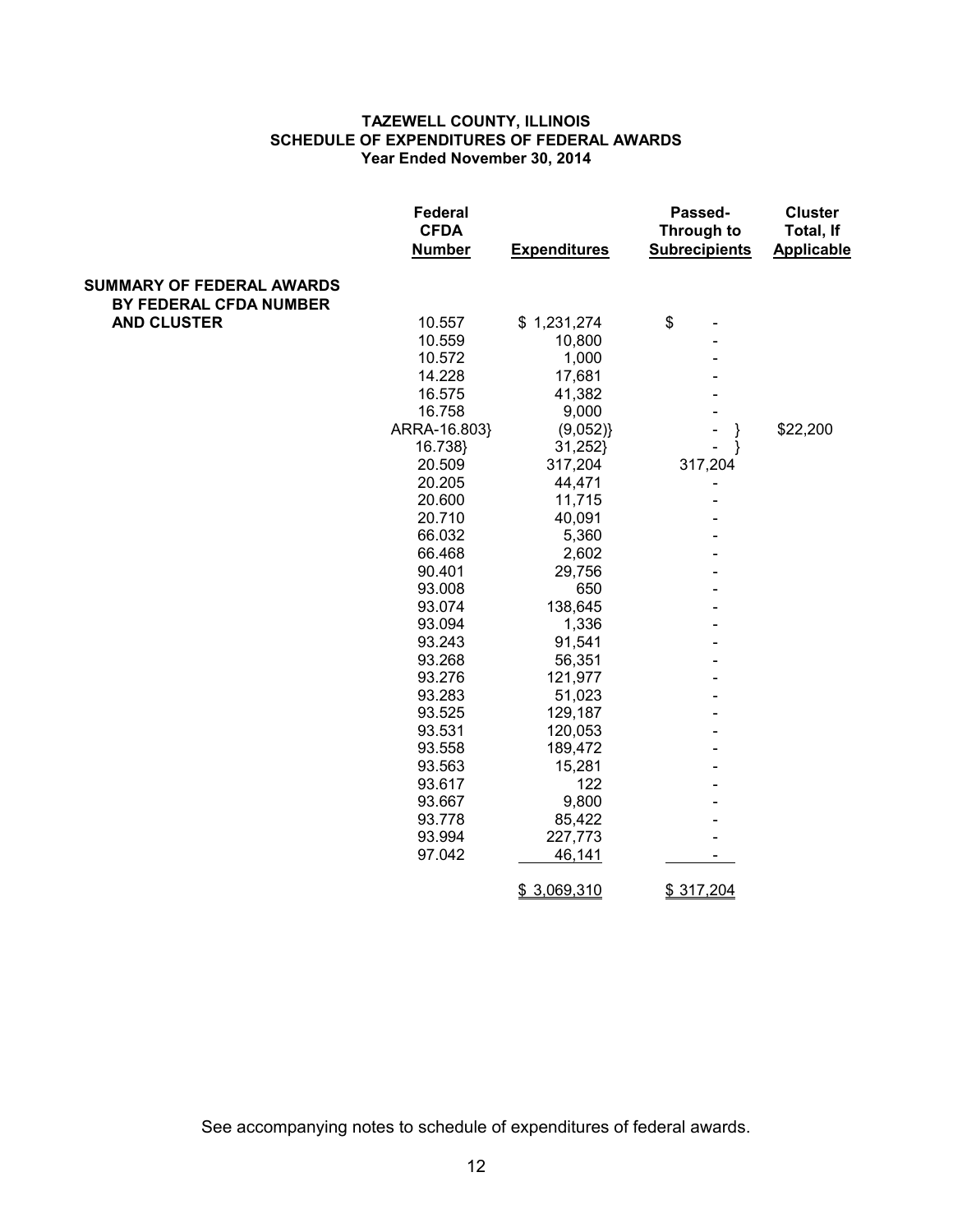#### **GENERAL**

The accompanying Schedule of Expenditures of Federal Awards includes the activity of all federal grants of Tazewell County, Illinois. The Tazewell County reporting entity is defined in Note 1 to the County's basic financial statements. Federal awards received directly from federal agencies as well as federal awards passed through other government agencies are included on the schedule.

## **RELATIONSHIP TO FINANCIAL STATEMENTS**

The information in this schedule is presented in accordance with the requirements of OMB Circular A-133, *Audits of States, Local Governments, and Non-Profit Organizations*. Therefore, some amounts presented in this schedule may differ from amounts presented in the financial statements.

#### **BASIS OF ACCOUNTING**

The accompanying Schedule of Expenditures of Federal Awards is presented using the modified accrual basis of accounting, which is described in Note 1 to the County's basic financial statements.

#### **COMMODITIES - VACCINES**

The County receives vaccines at no charge from the Illinois Department of Public Health through federally assisted programs. The County does not reflect financial activity related to the contribution of the vaccines in the financial statements. The value of vaccines activity during fiscal year 2014 was as follows:

| <b>Beginning Inventory</b> |                     |          | <b>Ending Inventory</b>  |  |  |
|----------------------------|---------------------|----------|--------------------------|--|--|
| <b>November 30, 2013</b>   | <b>Acquisitions</b> | Usage    | <b>November 30, 2014</b> |  |  |
| \$ 32,677                  | \$ 56,351           | \$72,596 | 16,432                   |  |  |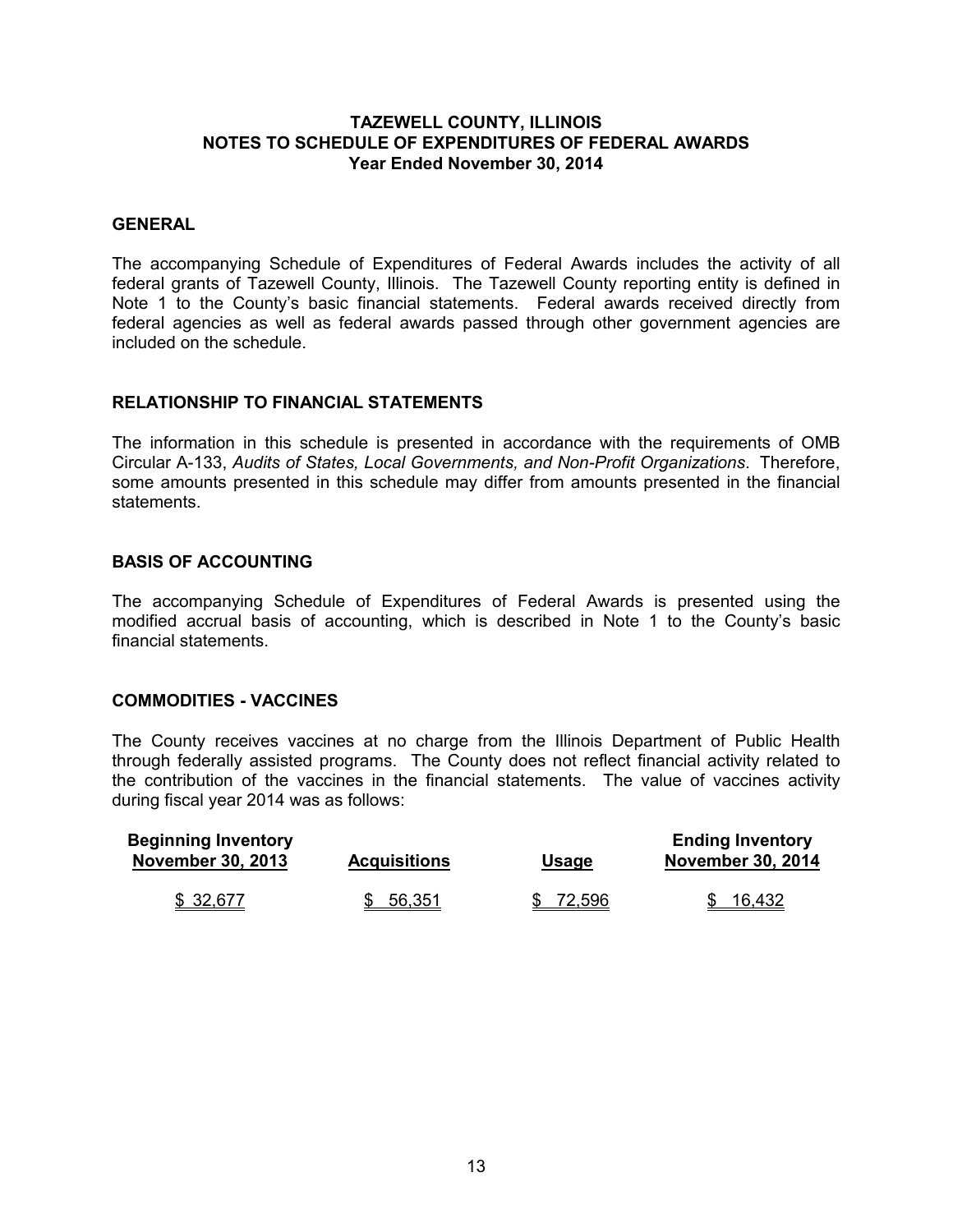## **NONCASH FOOD INSTRUMENTS**

The County participates in the Supplemental Food Program for Women, Infants, and Children and issues food instruments to eligible participants. The food instruments can be exchanged for authorized supplemental foods at retail stores. The State of Illinois processes and tracks the food instruments redeemed. The federal portion of food instruments distributed by Tazewell County and redeemed during the period October 1, 2013 to September 30, 2014 was \$880,873 and is reported in the Schedule of Expenditures of Federal Awards. Information is not available from the State to report this information on the County's fiscal year.

#### **OTHER NONCASH ASSISTANCE**

The County did not receive any federal awards in the form of noncash assistance for insurance in effect during the year, loans, or loan guarantees.

#### **MEDICAL ASSISTANCE PROGRAM RECONCILIATION**

| Federal CFDA Number                                                                         | 93.778   |
|---------------------------------------------------------------------------------------------|----------|
| <b>Amount Awarded</b><br><b>Total Amount Reported on</b><br><b>Schedule of Expenditures</b> | \$86,625 |
| of Federal Awards                                                                           | 85,422   |
| <b>Difference</b>                                                                           | \$1,203  |

Amount awarded is based on the amounts the state has remitted to Tazewell County during the state's fiscal year of July 1, 2013 – June 30, 2014. However, the Schedule of Expenditures of Federal Awards recognizes the County's federal expenditures when incurred during its fiscal year December 1, 2013 – November 30, 2014. Tazewell County, Illinois incurred reimbursable expenditures of \$85,422 that were recognized during fiscal year 2014. Thus, this is reported as such on the 2014 Schedule of Expenditures of Federal Awards, as opposed to the \$86,625 of receipts remitted by the state during its fiscal year.

#### **RELATIONSHIP TO FEDERAL FINANCIAL REPORTS**

Amounts reported in the accompanying schedule agree with the amounts reported in the related federal financial reports.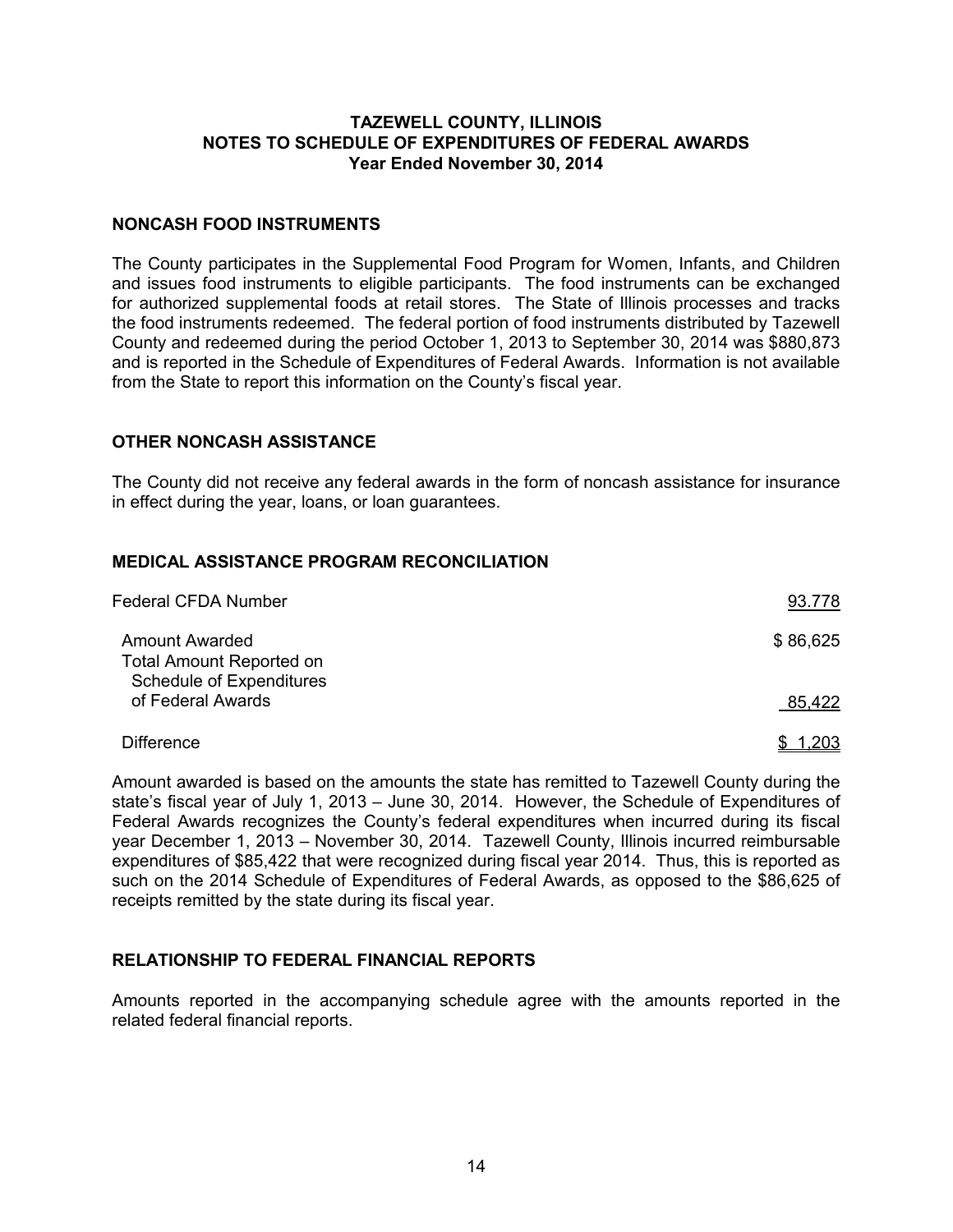# **Section I - Summary of Auditors' Results**

# Financial Statements

| Type of auditors' report issued:                                                                                                                                                                |                                                                            | Unmodified           |            |          |                     |
|-------------------------------------------------------------------------------------------------------------------------------------------------------------------------------------------------|----------------------------------------------------------------------------|----------------------|------------|----------|---------------------|
| Internal control over financial reporting:<br>Material weaknesses identified?<br>Significant deficiencies identified that are<br>$\bullet$<br>not considered to be material weaknesses?         |                                                                            | $\times$             | Yes<br>Yes | $\times$ | No<br>None reported |
| Noncompliance material to financial statements<br>noted?                                                                                                                                        |                                                                            |                      | Yes        | $\times$ | <b>No</b>           |
| <b>Federal Awards</b>                                                                                                                                                                           |                                                                            |                      |            |          |                     |
| Internal control over major programs:<br>Material weaknesses identified?<br>$\bullet$<br>Significant deficiencies identified that are<br>$\bullet$<br>not considered to be material weaknesses? |                                                                            | $\times$<br>$\times$ | Yes<br>Yes |          | No<br>None reported |
| Type of auditors' report issued on compliance for<br>major programs:                                                                                                                            |                                                                            | <b>Unmodified</b>    |            |          |                     |
| Any audit findings disclosed that are required to be<br>reported in accordance with Section 510 (a) of<br>Circular A-133?                                                                       |                                                                            | $\times$             | Yes        |          | No                  |
| Identification of major programs:                                                                                                                                                               |                                                                            |                      |            |          |                     |
| <b>CFDA Number(s)</b>                                                                                                                                                                           | Name of Federal Program or Cluster                                         |                      |            |          |                     |
| 10.557                                                                                                                                                                                          | Special Supplemental Nutrition Program for Women, Infants,<br>and Children |                      |            |          |                     |
| 20.509                                                                                                                                                                                          | <b>Public Transportation for Nonurbanized Areas</b>                        |                      |            |          |                     |
| Dollar threshold used to distinguish between Type<br>A and Type B programs:                                                                                                                     |                                                                            |                      | \$300,000  |          |                     |
| Auditee qualified as low-risk auditee?                                                                                                                                                          |                                                                            |                      | Yes        | $\times$ | No                  |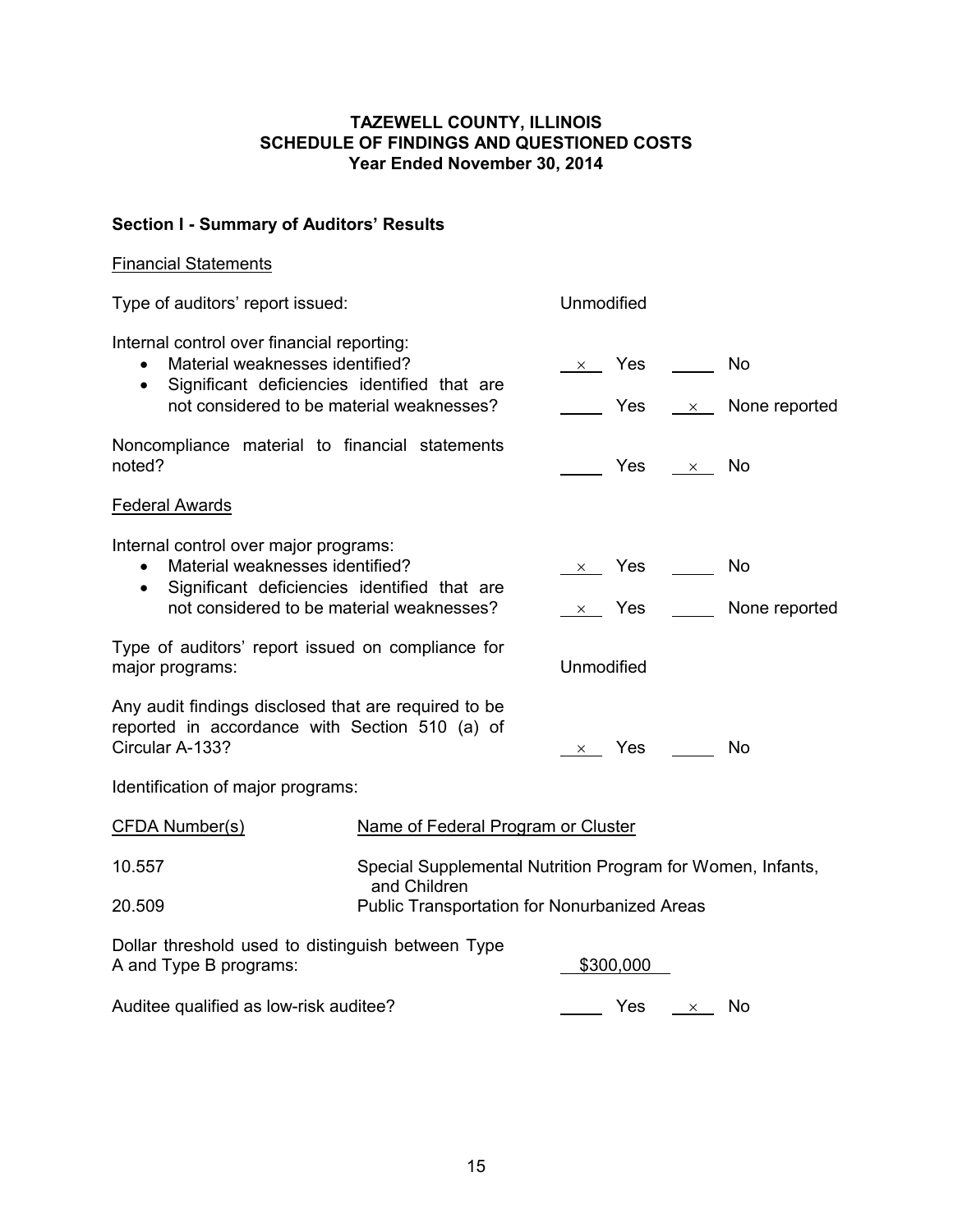## **Section II - Financial Statement Findings**

#### Finding No. 2014-001 - Significant Audit Adjustments

#### *Condition:*

During the course of our audit, we posted a variety of adjustments that had a material effect on the County's financial statements. A significant number of the adjustments related to adjusting to the modified accrual basis or accrual basis of accounting from the cash basis, and recording capital assets and long-term debt for the government-wide financial statements.

#### *Criteria or specific requirement:*

A control deficiency exists when the design or operation of a control does not allow management or employees, in the normal course of performing their assigned functions, to prevent or detect misstatements on a timely basis.

#### *Effect:*

The County's lack of effective internal controls over its accounting system constitute a material weakness, which is a deficiency, or combination of deficiencies, that results in more than a remote likelihood that a material misstatement of the financial statements will not be prevented or detected by the County's internal control.

#### *Cause:*

Significant audit adjustments were a result of some accounting records and reports being prepared on the cash basis of accounting. Examples include grant revenue, highway revenue, and interfund activity. The County's audited basic financial statements have been converted to the modified accrual basis or accrual basis, as required by accounting principles generally accepted in the United States of America.

#### *Recommendation:*

To establish proper internal control over its accounting system, the County should continue establishing procedures to record these accrual items, which include identifying factors that may affect the balances, as well as accumulating sufficient reliable data on which to base the balances. Such procedures should be performed by an individual possessing a thorough understanding of applicable generally accepted accounting principles and knowledge of the County's activities and operations.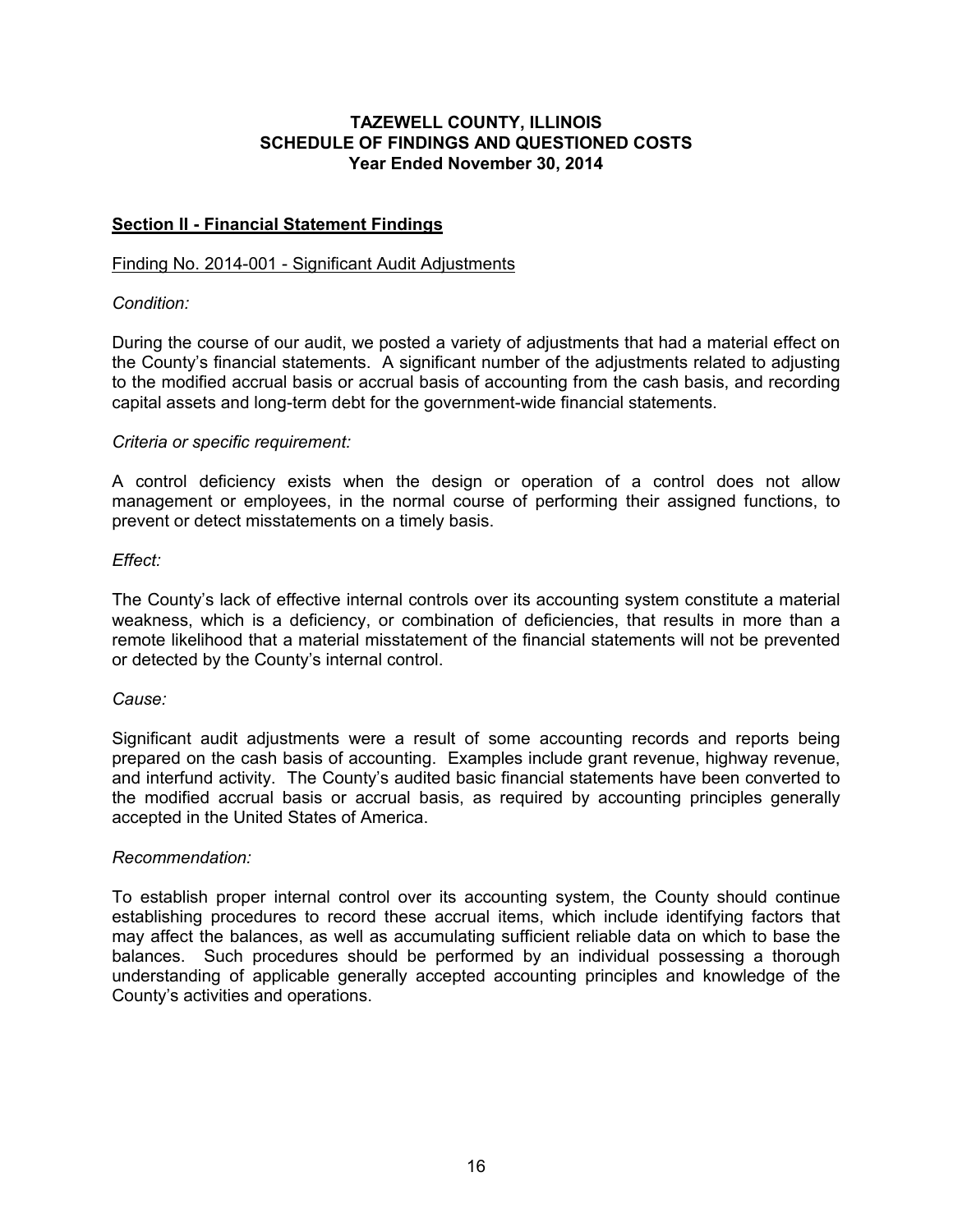# **Section II - Financial Statement Findings** (Continued)

#### Finding No. 2014-001 - Significant Audit Adjustments (Continued)

#### *Views of responsible officials and planned corrective action:*

The Grants Manager acknowledges audit finding 2014-002. The Grants Manager will be working to ensure complete and accurate reports and records relating to grants management. The Grants Manager will keep a listing of grants and maintain a log of grant activities, and will be meeting with department heads concerning grant related items. The Grants Manager will be working with the Treasurer and Auditor to refine a better reporting system with the departments receiving and expending grants funds.

Significant audit adjustments for recording capital assets and long-term debt for the government-wide financial statements are potentially going to continue to be necessary.

#### Finding No. 2014-002 - Segregation of Duties

#### *Condition:*

As a part of our audit, we noted that signature stamps are maintained within the Treasurer's office but there is less than complete control over who utilizes them and the authorized purpose.

#### *Criteria or specific requirement:*

An effective system of internal control is based on a good segregation of duties. In order to have a system of segregation of duties, there must be a number of personnel available to whom responsibilities can be assigned to provide the appropriate checks and balances of any system.

#### *Effect:*

A lack of segregation of duties increases the risk that errors or misappropriations could occur and would go undetected by the County in the normal course of duties.

#### *Cause:*

Personnel have not been assigned responsibilities to create an ideal segregation of duties in regard to signature stamps.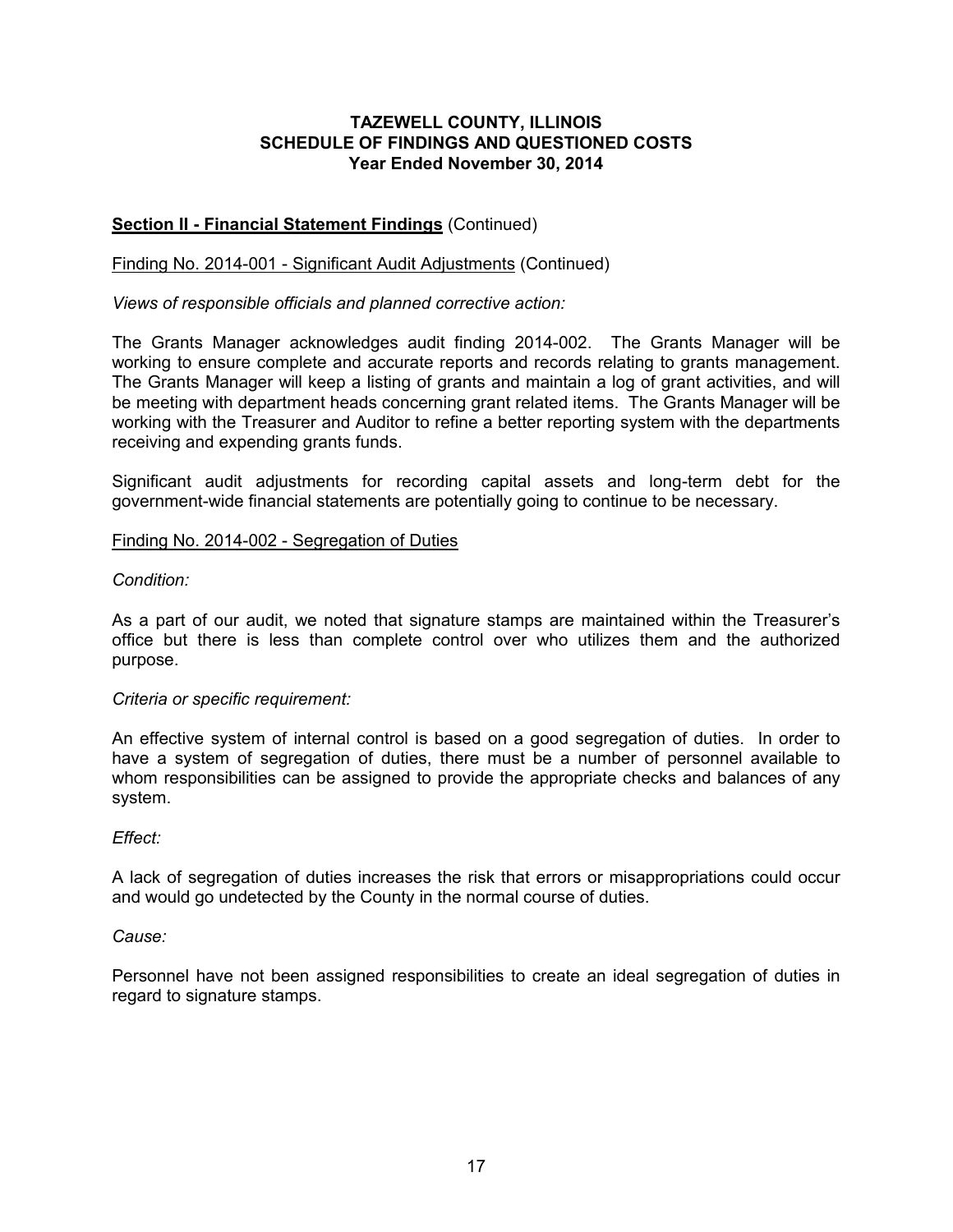# **Section II - Financial Statement Findings** (Continued)

#### Finding No. 2014-002 - Segregation of Duties (Continued)

#### *Recommendation:*

We recommend the County continue to review the current accounting processes and determine if it is feasible to shift some duties in order to improve segregation of duties and controls. If, due to the size of the office and cost-benefit considerations, it is not practical to further segregate duties, close supervision and review by management is the best means for detecting errors or potential fraud. Controls over signature stamps should be reviewed to ensure that proper controls are in place and duties are segregated where possible.

#### *Views of responsible officials and planned corrective action:*

The Treasurer's Office will lock the signature stamps in a safe. Going forward, the keys to the safe will only be accessible by the Treasurer, Deputy Treasurer, and the Finance and Investment Manager, none of whom perform bank reconciliations. Effectively, no single individual within the office will have the ability to access the signature stamps and check stock, as well as post transactions and perform bank reconciliations.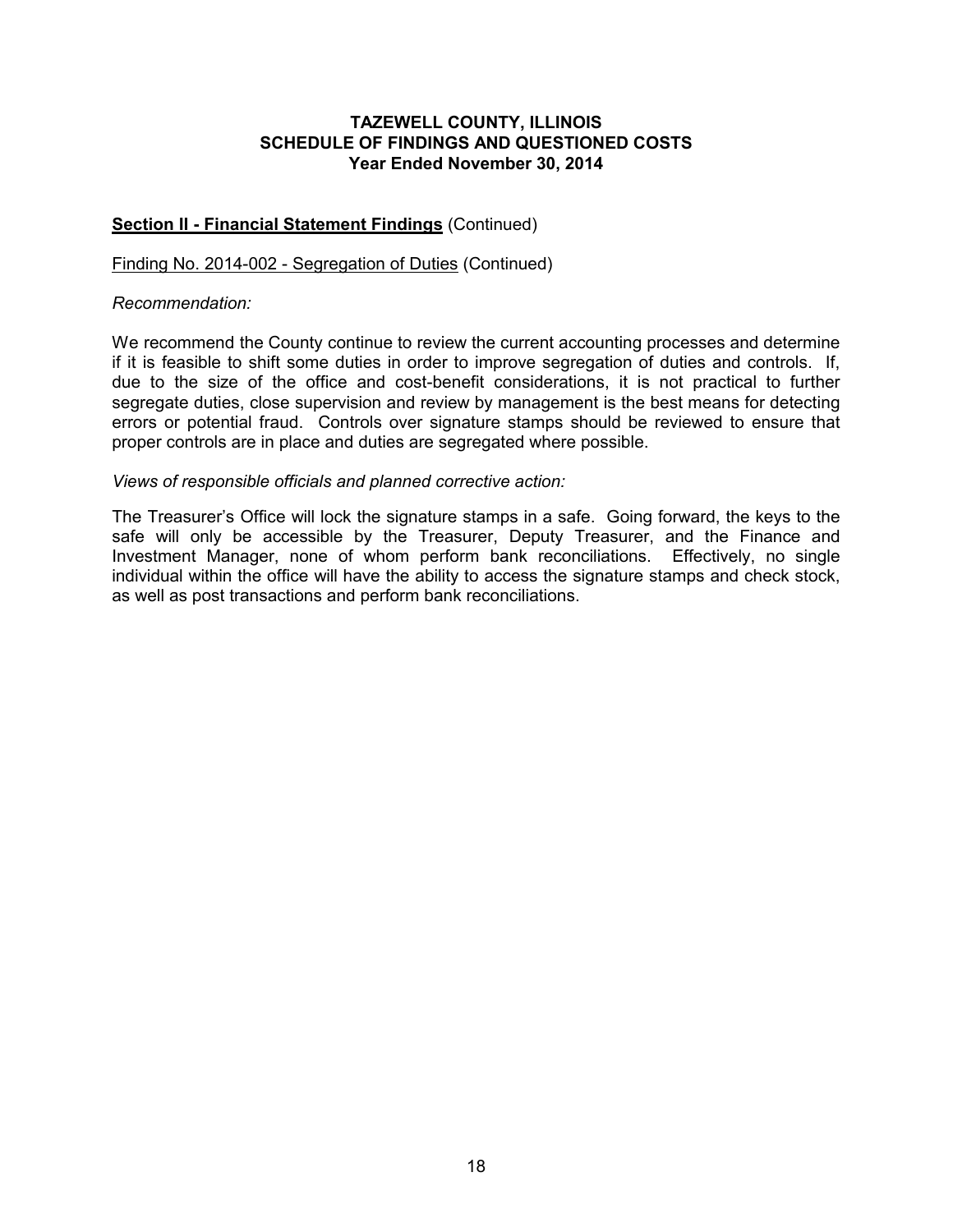# **Section III - Federal Awards Findings and Questioned Costs**

#### **Finding No. 2014-001 - Significant Audit Adjustments**

See Section II - Financial Statement Findings

Federal Agency/Program: U.S. Department of Health and Human Services - 93.778 - Medical Assistance Program, passed through Illinois Department of Healthcare and Family Services

- U.S. Department of Transportation 20.205 Highway Planning and Construction Grant, passed through Illinois Department of Transportation
- U.S. Department of Transportation 20.509 Public Transportation for Nonurbanized Areas, passed through Illinois Department of Transportation

Questioned Costs: None

## **Finding No. 2014-002 - Segregation of Duties**

See Section II - Financial Statement Findings

- Federal Agency/Program: U.S. Department of Transportation 20.509 Public Transportation for Nonurbanized Areas, passed through Illinois Department of Transportation
	- U.S. Department of Housing & Urban Development 14.228 Community Development Block Grant, passed through Illinois Department of Commerce and Economic Opportunity
	- U.S. Department of Justice 16.758 Crime Victim Assistance Discretionary Grants, passed through National Children's Alliance
	- U.S. Department of Justice 16.575 Crime Victim Assistance, passed through Illinois Criminal Justice Information Authority
	- U.S. Department of Justice 16.738 State's Attorney Appellate Prosecutor, passed through Illinois Criminal Justice Information Authority
	- U.S. Department of Transportation 20.205 Highway Planning and Construction Grant, passed through Illinois Department of Transportation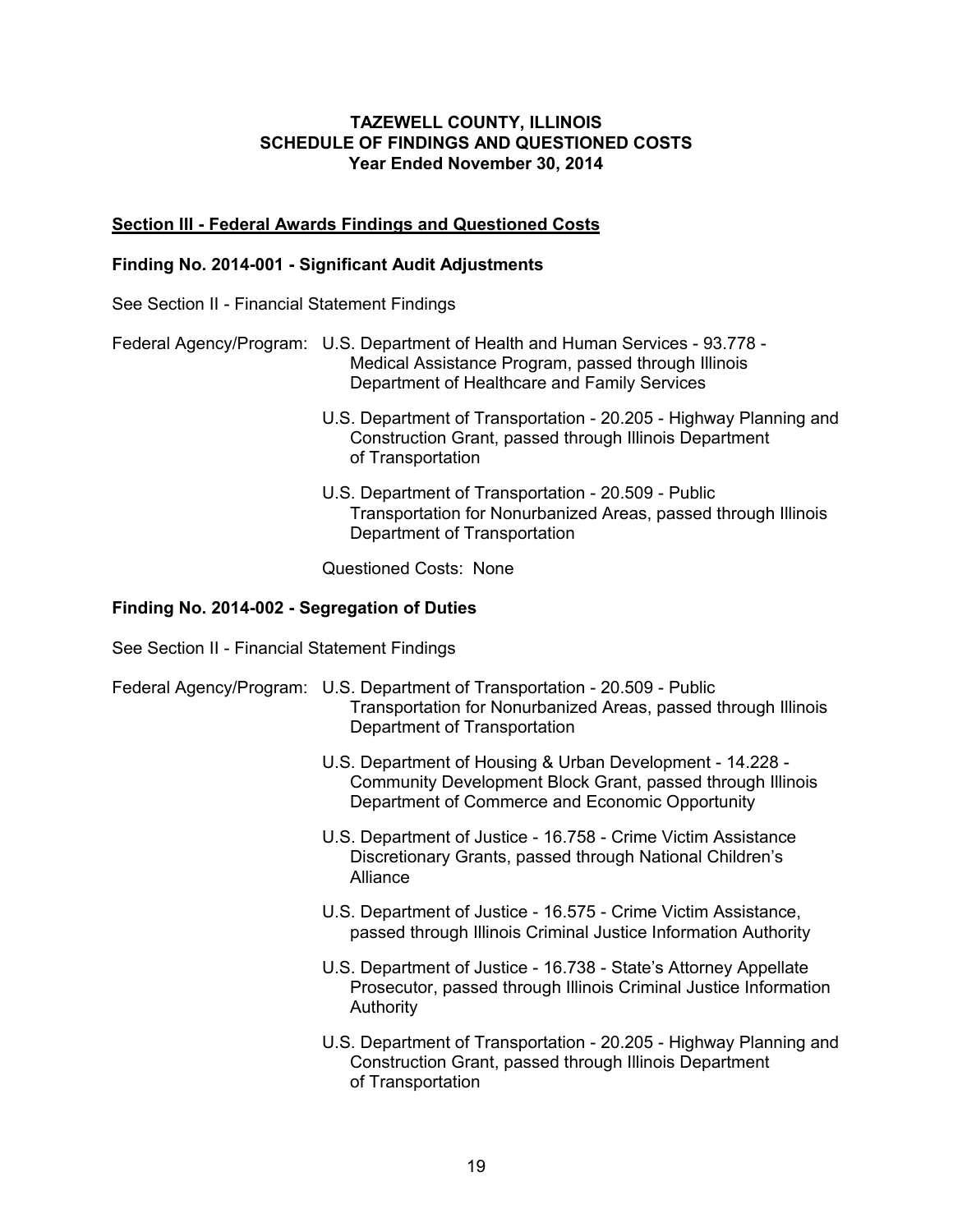# **Section III - Federal Awards Findings and Questioned Costs** (Continued)

#### **Finding No. 2014-002 - Segregation of Duties** (Continued)

- U.S. Department of Transportation 20.600 STEP and Holiday Enforcement Impaired Driving Grant, passed through Illinois Department of Transportation
- U.S. Department of Transportation 20.710 Technical Assistance Grants to Communities Program
- U.S. Election Commission 90.401 Help America Vote Act Requirements Payments, passed through Illinois State Board of Elections
- U.S. Department of Health and Human Services 93.563 Child Support Enforcement, passed through Illinois Department of Healthcare and Family Services
- U.S. Department of Health and Human Services 93.617 Help America Vote Act - VAID, passed through Illinois State Board of Elections
- U.S. Department of Homeland Security 97.042 Emergency Management Performance Grants, passed through Illinois Emergency Services and Disaster Agency

Questioned Costs: None

## **Finding No. 2014-003 - General Accounting for Federal Awards**

Federal Agency/Program: U.S. Department of Agriculture -10.557 - Special Supplemental Nutrition Program for Women, Infants, and Children, passed through Illinois Department of Human Services

> U.S. Department of Transportation - 20.509 - Public Transportation for Nonurbanized Areas, passed through Illinois Department of Transportation

All other programs

Questioned Costs: None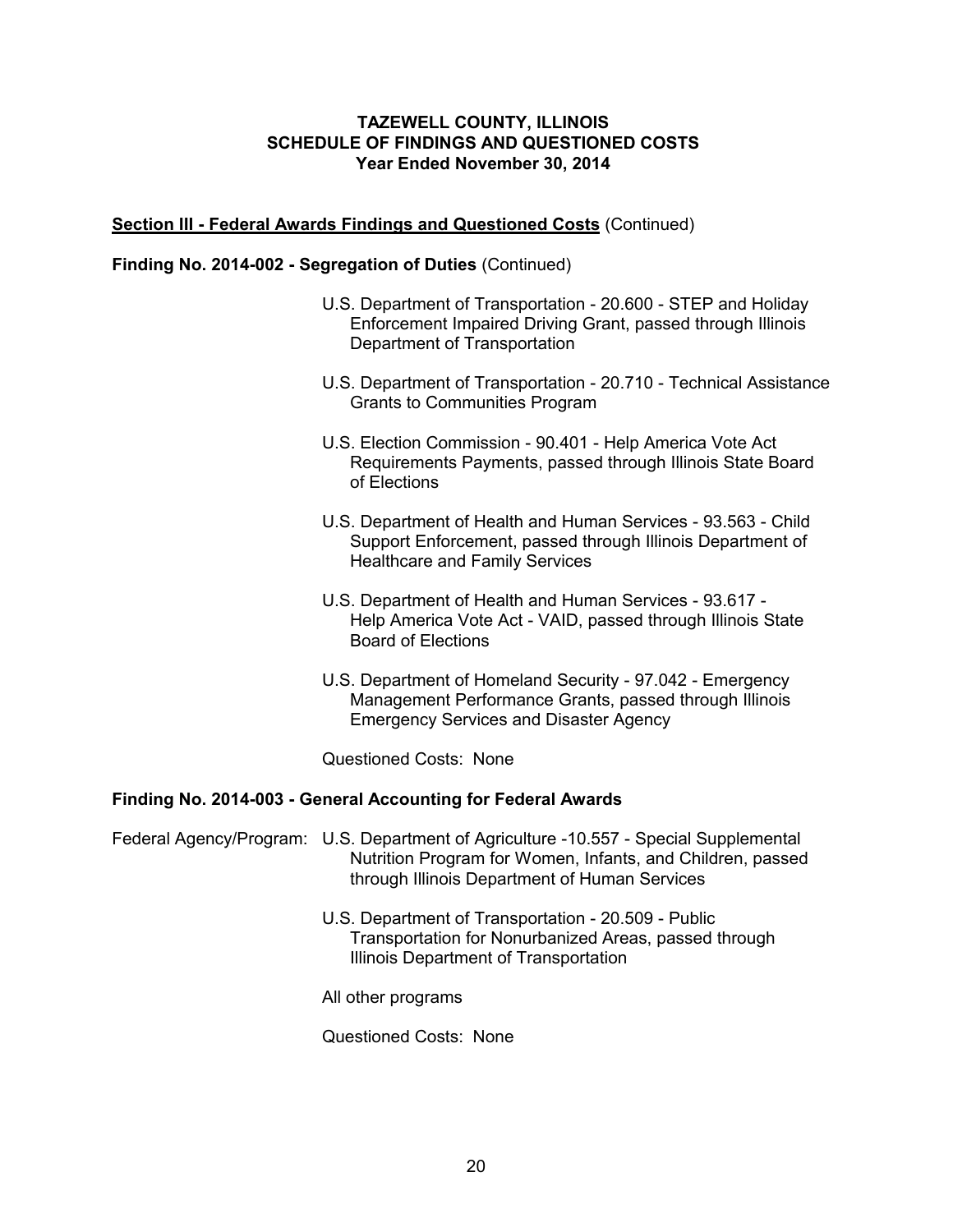# **Section III - Federal Awards Findings and Questioned Costs** (Continued)

# **Finding No. 2014-003 - General Accounting for Federal Awards** (Continued)

## *Condition:*

The County receives a significant amount of funding through state and federal grants. Grants are currently handled by the individual departments requesting the funding. During the period under audit, there was no central office or individual that tracks grant applications and reports. Individual departments are responsible for monitoring compliance with their grants as well as completing both financial and program reports for their grants.

The current method of monitoring grants makes it very difficult to identify all of the federal funds received by the County for proper reporting under the federal Single Audit Act. During our audit we noted the following related to accounting for grants that should be addressed.

• Information used in the preparation of reports requesting reimbursement for federal awards is frequently maintained on ledgers separate from the general ledger of the County. Many times there may be timing differences between the general ledger and these separate accounting of awards, or nonreimbursable costs are charged to respective general ledger accounts. Consequently, general ledger accounts do not easily trace to reports requesting reimbursement of federal funds. There are no reconciliations readily available which reconcile general ledger financial information to that reported on the requests for reimbursement of federal funds.

## *Criteria or specific requirement:*

The A-133 Compliance Supplement requires reports to include all activity of the reporting period, be supported by applicable accounting records, and be fairly presented in accordance with program requirements. All reports should agree with the accounting records. Reports should also include accounting of all noncash assistance received.

## *Effect:*

There is a greater risk the reports could be prepared inaccurately since they are prepared using information that is extracted from the general ledger and not reconciled to the general ledger.

#### *Cause:*

The Grants Manager did not effectively monitor all federal programs and reconcile financial reports with the County's general ledger.

#### *Recommendation:*

Reconciliations should be prepared which reconcile general ledger financial information to that reported on the requests for reimbursement of federal funds.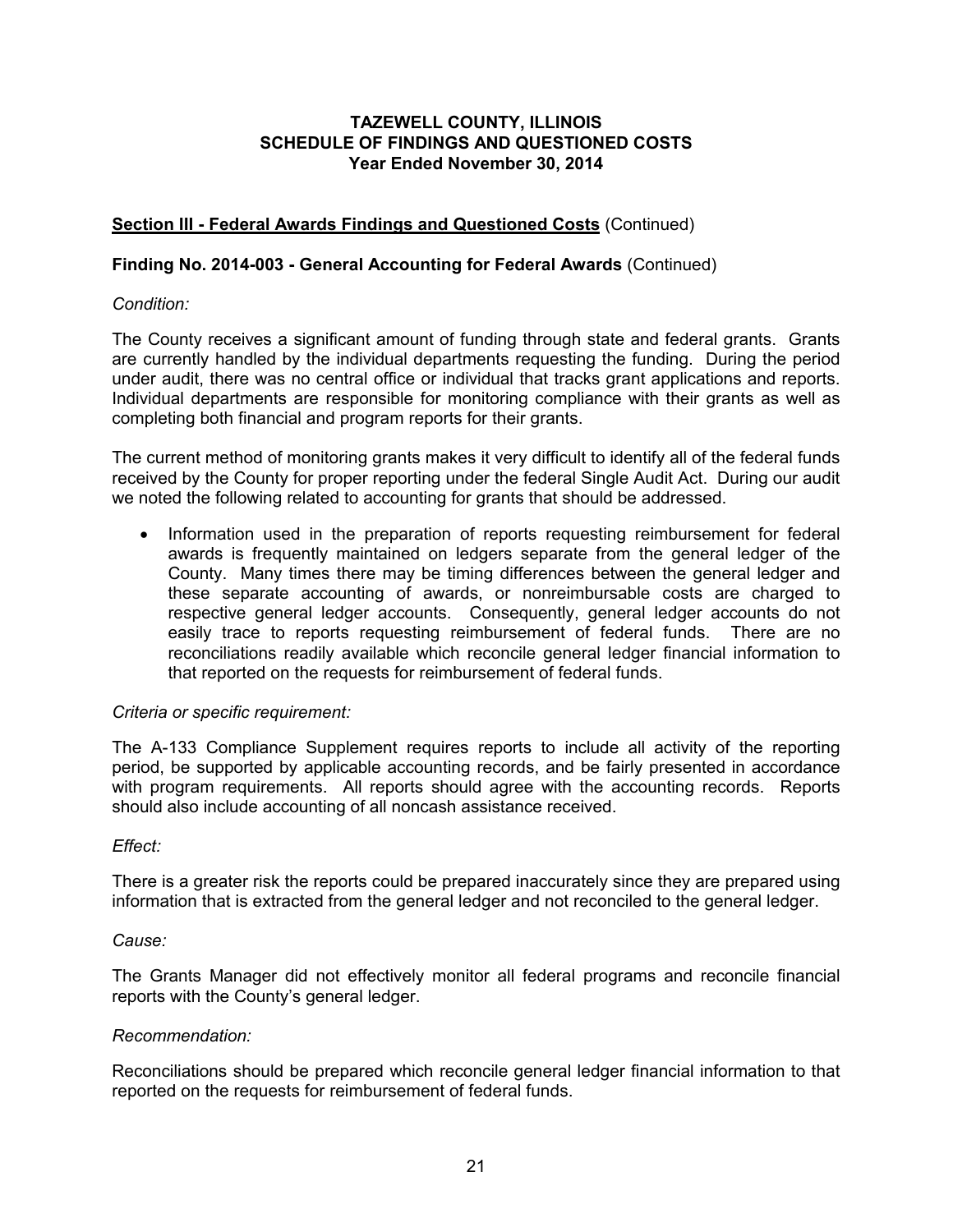# **Section III - Federal Awards Findings and Questioned Costs** (Continued)

## **Finding No. 2014-003 - General Accounting for Federal Awards** (Continued)

*Views of responsible officials and planned corrective action:*

The Grants Manager acknowledges audit finding 2014-004. The Grant Manager will be working on a reporting system that will provide the County with more comprehensive details of grant activities within the County. The Grants Manager will also track the progress and status of each grant in a centralized system that can be accessed and utilized by the individual departments. The Grants Manager should be coordinating with the Treasurer's and Auditor's offices to determine a schedule of reconciliation of grants funds to the general ledger.

## **Finding No. 2014-004 - Allowable Costs**

Federal Agency/Program: U.S. Department of Agriculture -10.557 - Special Supplemental Nutrition Program for Women, Infants, and Children, passed through Illinois Department of Human Services

Questioned Costs: \$235

*Condition:*

As part of our audit, we noted eleven hours mistakenly charged to the program that were actually worked in a separate program.

## *Criteria or specific requirement:*

The allowable cost requirements outlined in the OMB Circular A-133 Compliance Supplement indicate that payroll charges must reflect actual time worked in the program.

#### *Effect:*

The County did not comply with the allowable cost requirements set forth in the OMB Circular A-133 Compliance Supplement.

#### *Cause:*

There was an oversight by the client. Eleven hours for the Family Case Management program were erroneously recorded as the Special Supplemental Nutrition Program for Women, Infants, and Children program.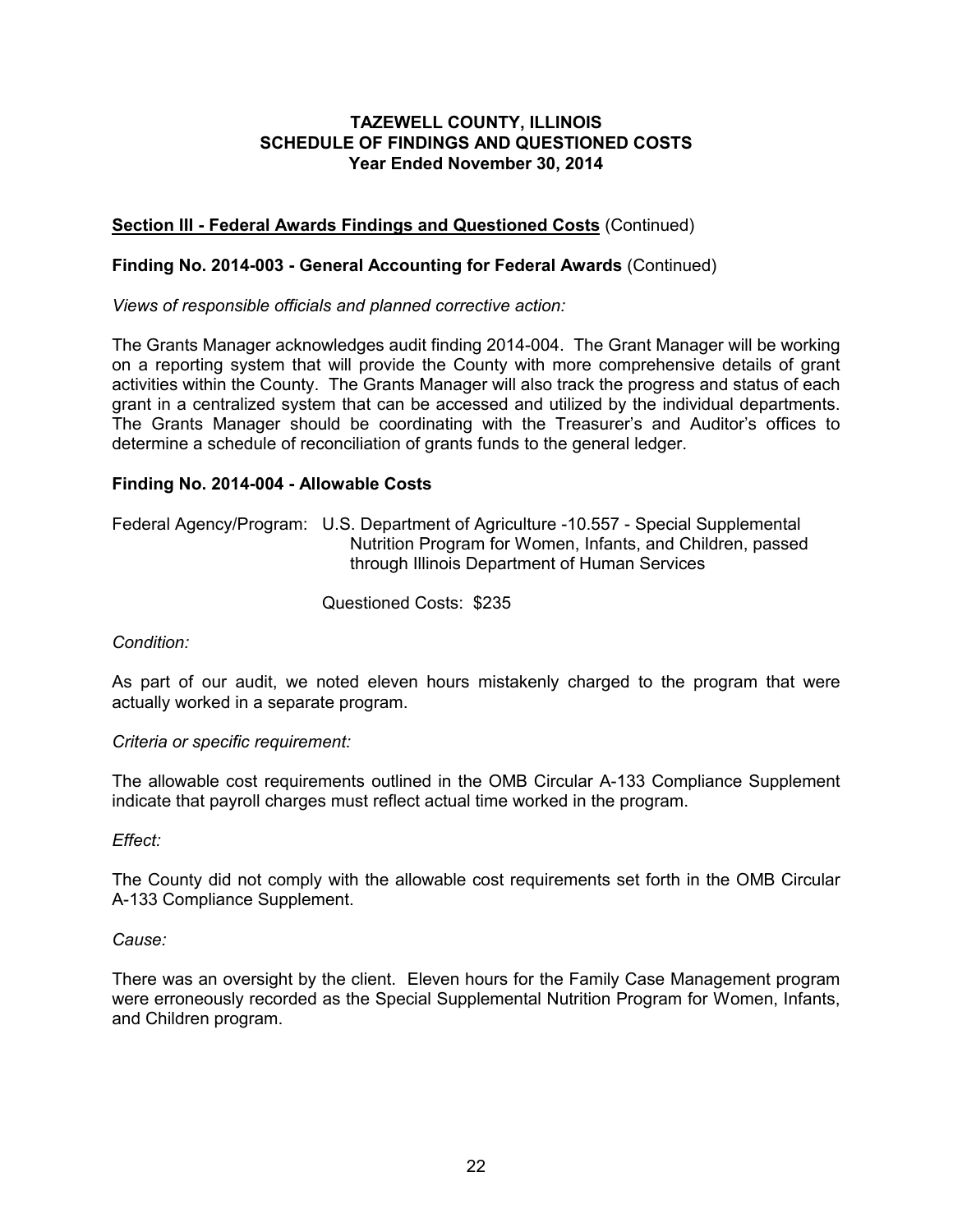#### **Section III - Federal Awards Findings and Questioned Costs** (Continued)

#### **Finding No. 2014-004 - Allowable Costs** (Continued)

#### *Recommendation:*

Payroll charged to the program should be reviewed and approved by an independent individual to ensure it reflects actual time worked in the program.

#### *Views of responsible officials and planned corrective action:*

The Director and Supervisor of Business Operations will review the Personal Activity Report template and make necessary improvements to prevent errors. At the same time, a monitoring process will be established and implemented to ensure hours worked are charged to the correct programs.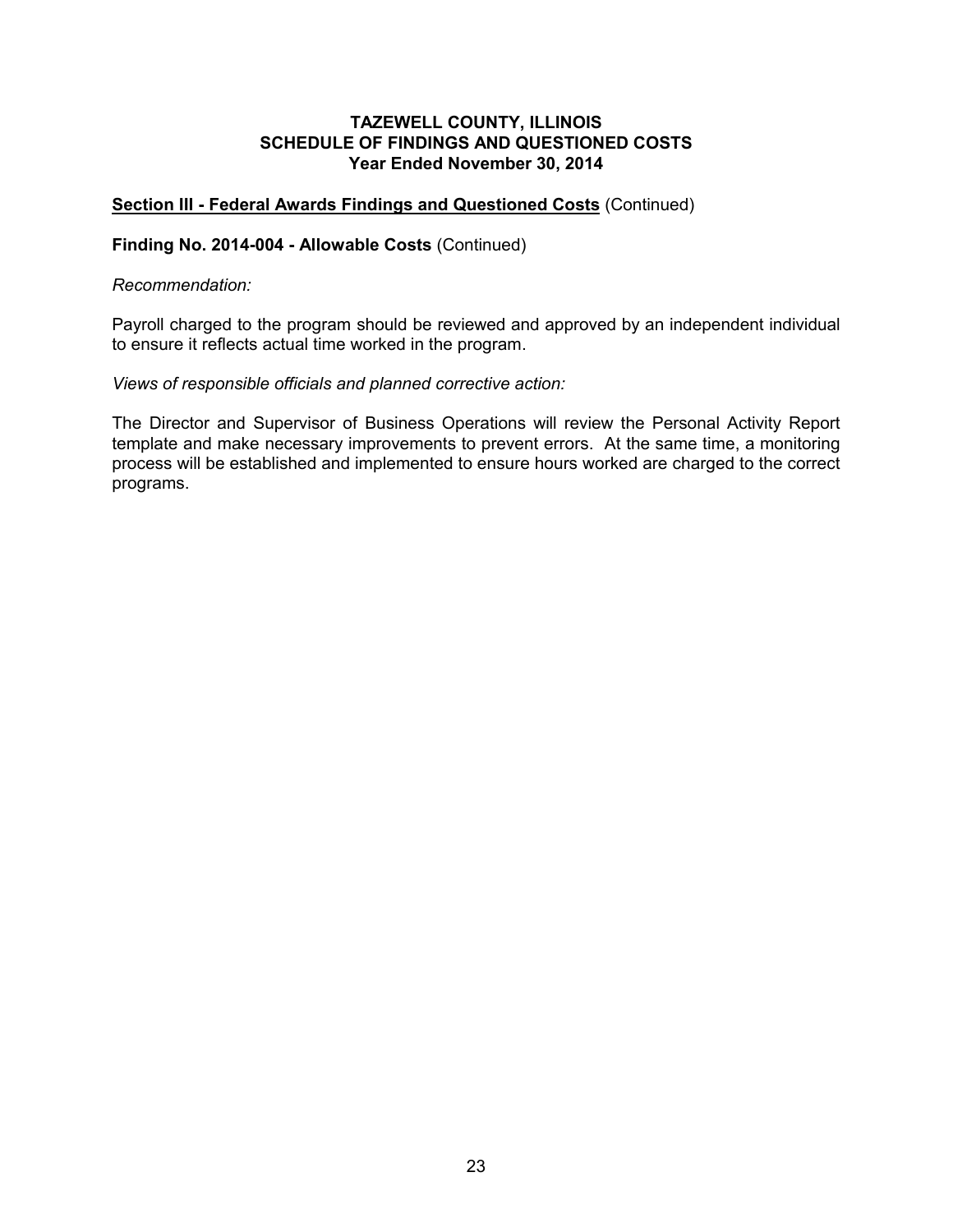# **TAZEWELL COUNTY, ILLINOIS SUMMARY SCHEDULE OF PRIOR AUDIT FINDINGS Year Ended November 30, 2014**

# **PRIOR AUDIT FINDINGS**

#### **Finding No. 2013-001 - FINANCIAL STATEMENT PREPARATION**

The members of the County Board and management share the ultimate responsibility for the County's internal control system. While it is acceptable to outsource various accounting functions, the responsibility for internal control cannot be outsourced to the external auditors. The County engages the external auditors to assist in preparing its financial statements and accompanying disclosures. However, as independent auditors, external auditors cannot be considered part of the County's internal control system.

#### **Status**

This finding has been corrected in the current year.

## **Finding No. 2013-002 - SIGNIFICANT AUDIT ADJUSTMENTS**

During the course of our audit, we posted a variety of adjustments that had a material effect on the County's financial statements. A significant number of the adjustments related to adjusting to the modified accrual basis or accrual basis of accounting from the cash basis, and recording capital assets and long-term debt for the government-wide financial statements.

#### **Status**

This finding has been repeated in the current year as Finding No. 2014-001.

## **Finding No. 2013-003 - SEGREGATION OF DUTIES**

As a part of our audit, we noted that some offices do not have an internal control process that promotes a high level of segregation of duties. For example, manual journal entries prepared by the Investments and Finance Manager were not reviewed or approved by another individual prior to entry into the general ledger. In some offices the same employee who receives cash, has check signing authority, and performs the bank reconciliation. This applies specifically to the County Recorder, the County Clerk in regard to delinquent taxes, and the County Sheriff in regard to the Crime Prevention Account. There is also no review of the log in the County Sheriff's office that tracks activity related to informants. Signature stamps are maintained but there is less than complete control over who utilized them and the authorized purpose.

#### **Status**

The finding has been modified in the current year as Finding No. 2014-002.